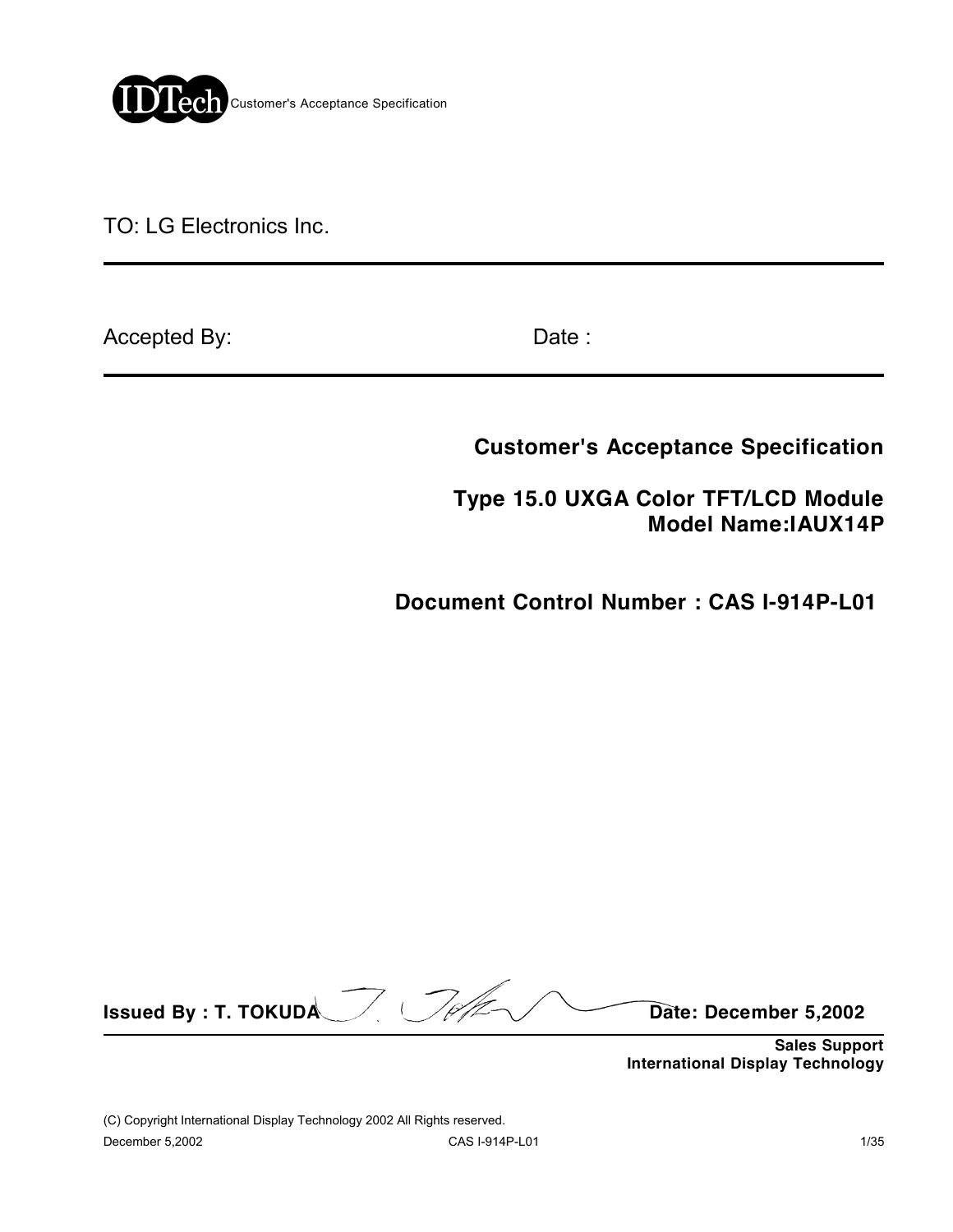

Customer's Acceptance Specification

# **i Contents**

- i Contents
- ii Record of Revision
- **1.0 Handling Precautions**
- **2.0 General Description**
- 2.1 Characteristics
- 2.2 Functional Block Diagram
- **3.0 Absolute Maximum Ratings**
- **4.0 Optical Characteristics**
- 4.1 Luminance Uniformity
- **5.0 Signal Interface**
- 5.1 Connectors
- 5.2 Interface Signal Connector
- 5.3 Interface Signal Description
- 5.3.1 E-EDID
- 5.4 Interface Signal Electrical Characteristics
- 5.4.1 Signal Electrical Characteristics for LVDS Receiver
- 5.4.2 LVDS Receiver Internal Circuit
- 5.4.3 Recommended Guidelines for Motherboard PCB Design and Cable Selection
- 5.5 Signal for Lamp connector
- **6.0 Pixel format image**
- **7.0 Parameter guide line for CFL Inverter**
- **8.0 Interface Timings**
- 8.1 Timing Characteristics
- 8.2 Timing Definition
- **9.0 Power Consumption**
- **10.0 Power ON/OFF Sequence**
- **11.0 Mechanical Characteristics**
- **12.0 National Test Lab Requirement**
- **13.0 Packaging Specification**
- **14.0 Label**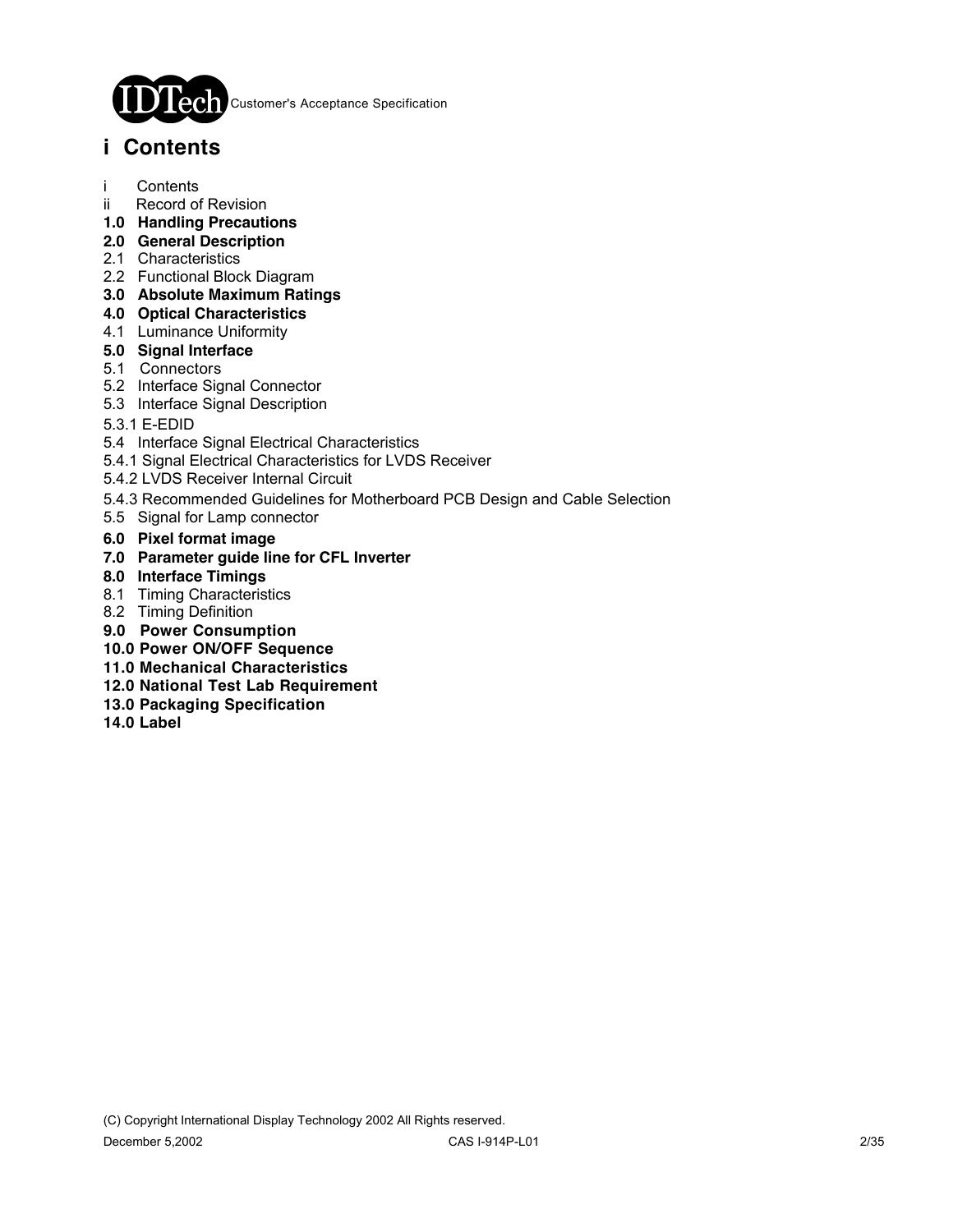

# **ii Record of Revision**

| Date            | Document Revision | Page | Summary                                                                            |
|-----------------|-------------------|------|------------------------------------------------------------------------------------|
| December 5,2002 | CAS I-914P-L01    | All  | First Edition for LG Electronics Inc.<br>Based on Engineering Spec. OEM I-914P-01. |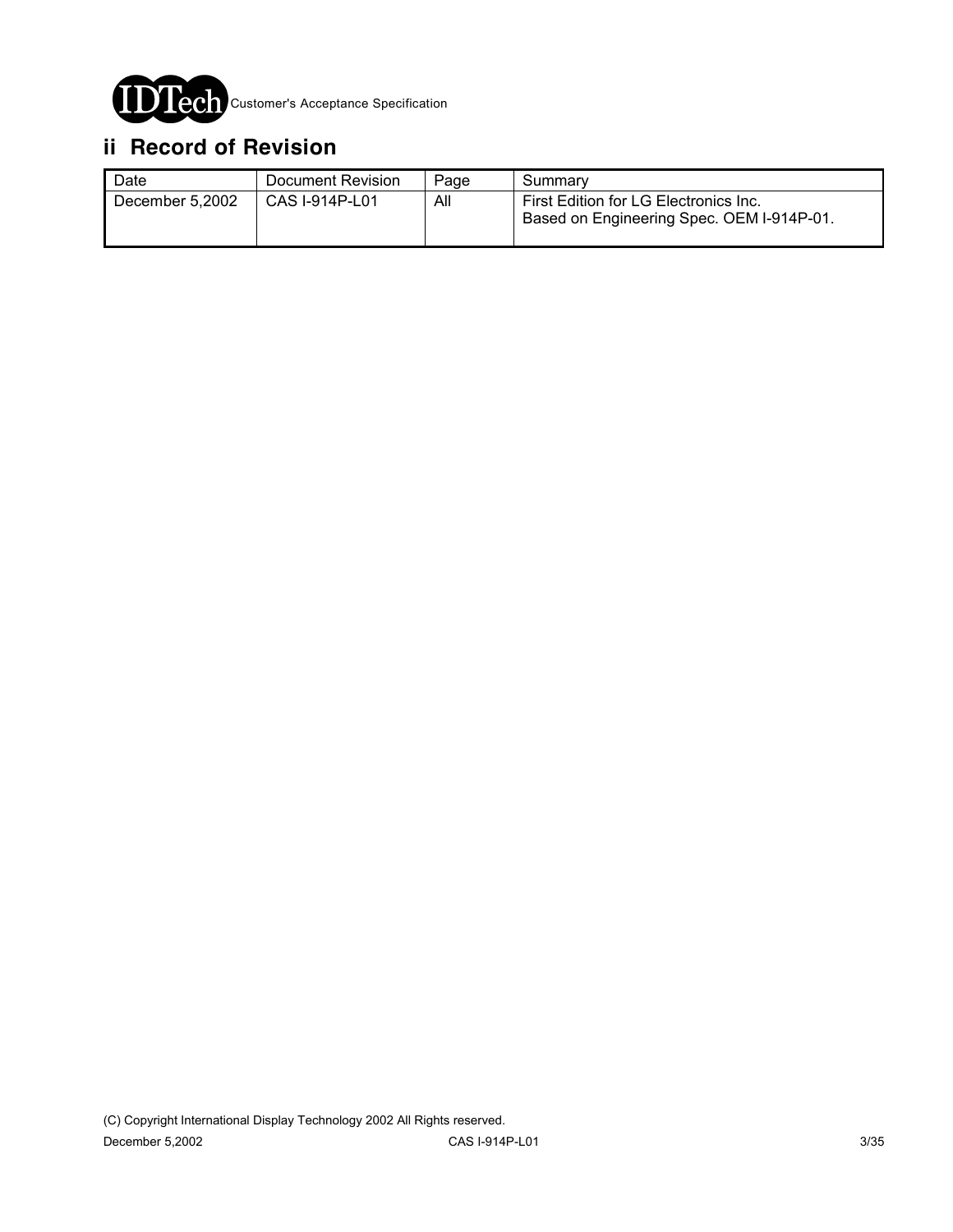

#### **CCO** Customer's Acceptance Specification

# **1.0 Handling Precautions**

- ! If any signals or power lines deviate from the power on/off sequence, it may cause shorten the life of the LCD module.
- ! The LCD panel and the CFL are made of glass and may break or crack if dropped on a hard surface, so please handle them with care.
- ! CMOS-ICs are included in the LCD panel. They should be handled with care, to prevent electrostatic discharge.
- ! Do not press the reflector sheet at the back of the LCD module to any directions.
- ! Do not stick the adhesive tape on the reflector sheet at the back of the LCD module.
- ! Please handle care when mount in the system cover. Mechanical damage for lamp cable and for lamp connector may cause safety problems.
- Small amount of materials having no flammability grade is used in the LCD module. The LCD module should be supplied by power complied with requirements of Limited Power Source (2.5, IEC60950 or UL60950), or be applied exemption conditions of flammability requirements (4.7.3.4, IEC60950 or UL60950) in an end product.
- ! The LCD module is designed so that the CFL in it is supplied by Limited Current Circuit (2.4, IEC60950 or UL60950).
- The fluorescent lamp in the liquid crystal display(LCD) contains mercury. Do not put it in trash that is disposed of in landfills. Dispose of it as required by local ordinances or regulations.
- ! Never apply detergent or other liquid directly to the screen.
- Wipe off water drop immediately. Long contact with water may cause discoloration or spots.
- When the panel surface is soiled, wipe it with absorbent cotton or other soft cloth; do not use solvents or abrasives.
- ! Do not touch the front screen surface in your system, even bezel.
	- The information contained herein is presented only as a guide for the applications of our products. No responsibility is assumed by International Display Technology for any infringements of patents or other right of the third partied which may result from its use. No license is granted by implication or otherwise under any patent or patent rights of International Display Technology or others. .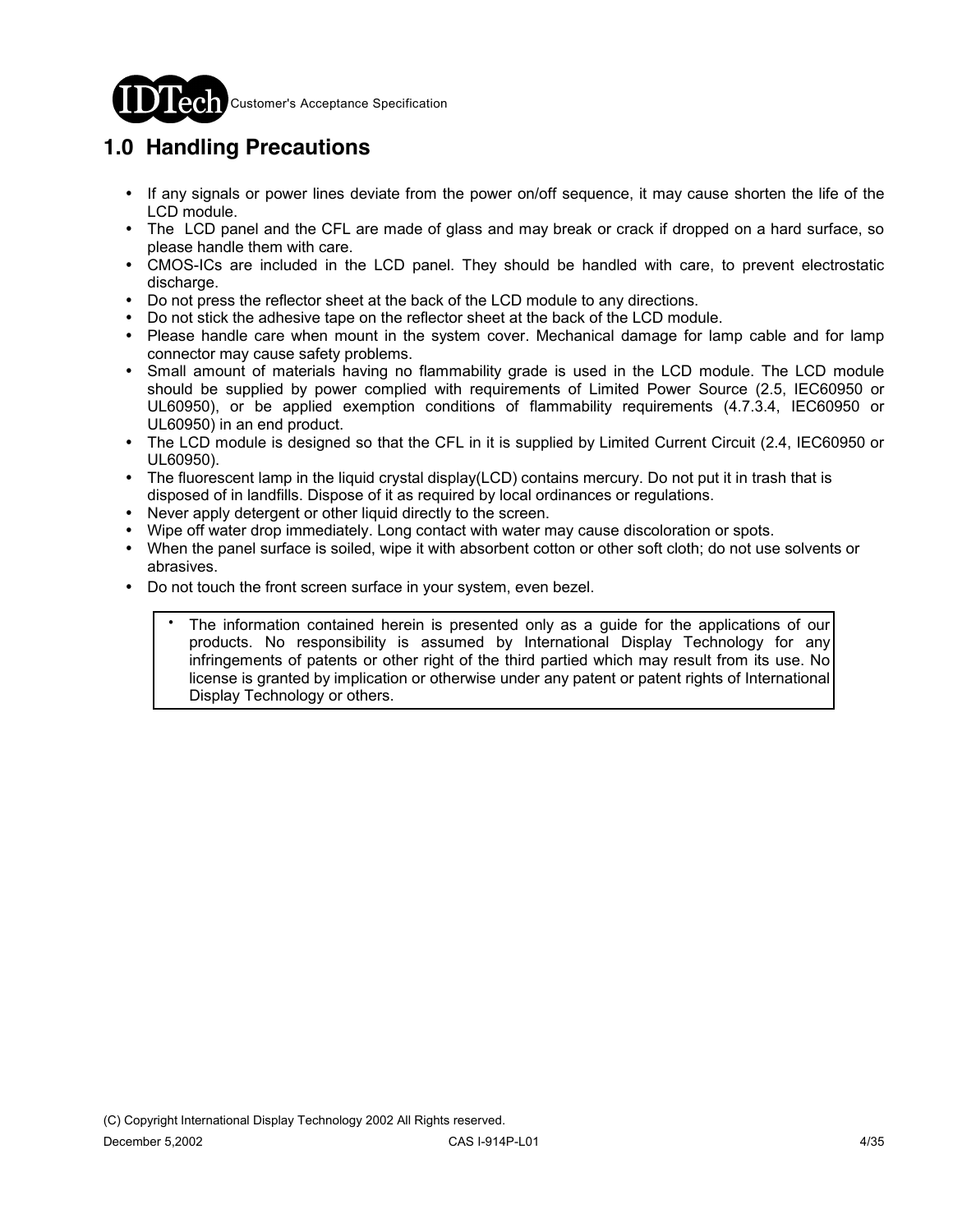

# **2.0 General Description**

This specification applies to the Type 15.0 Color TFT/LCD Module 'IAUX14P'.

This module is designed for a display unit of notebook style personal computer.

The screen format and electrical interface are intended to support the UXGA (1600(H) x 1200(V)) screen. Support color is native 262K colors(RGB 6-bit data driver).

All input signals are LVDS(Low Voltage Differential Signaling) interface compatible.

This module does not contain an inverter card for backlight.

### **2.1 Characteristics**

The following items are characteristics summary on the table under 25 degree C condition:

| <b>CHARACTERISTICS ITEMS</b>                                    | <b>SPECIFICATIONS</b>                                          |
|-----------------------------------------------------------------|----------------------------------------------------------------|
| Screen Diagonal [mm]                                            | 381                                                            |
| Pixels H x V                                                    | 1600(x3) x 1200                                                |
| Active Area [mm]                                                | 304.8(H) x 228.6(V)                                            |
| Pixel Pitch [mm]                                                | 0.1905(per one triad) x 0.1905                                 |
| <b>Pixel Arrangement</b>                                        | R, G, B Vertical Stripe                                        |
| Weight [grams]                                                  | 690 Typ., 725 Max.                                             |
| Physical Size [mm]                                              | 317.3(W) x 242.0(H) x 7.2(D) Typ./7.5(D) Max.                  |
| Display Mode                                                    | Normally Black                                                 |
| <b>Support Color</b>                                            | Native 262K colors (RGB 6-bit data driver)                     |
| White Luminance [cd/m <sup>2</sup> ] (center)                   | 200 Тур.                                                       |
| <b>Contrast Ratio</b>                                           | $400:1$ Typ.                                                   |
| Optical Rise Time + Fall Time [msec]                            | 60 Typ., 150 Max.                                              |
| Nominal Input Voltage VDD [Volt]                                | +3.3 Typ.                                                      |
| Power Consumption [Watt](VDD)                                   | 2.9 Typ., 3.8 Max.                                             |
| Lamp Power Consumption [Watt]                                   | 4.5 Typ., (W/o inverter loss)<br>5.0 Max., (W/o inverter loss) |
| <b>Typical Power Consumption [Watt]</b>                         | 7.4 Typ., 8.8 Max.(W/o inverter loss)                          |
| <b>Electrical Interface</b>                                     | 8 pairs LVDS(Even/Odd R/G/B Data(6bit), 3sync signals, Clock)  |
| Temperature Range [degree C]<br>Operating<br>Storage (Shipping) | 0 to $+50$<br>$-20$ to $+60$                                   |

(C) Copyright International Display Technology 2002 All Rights reserved.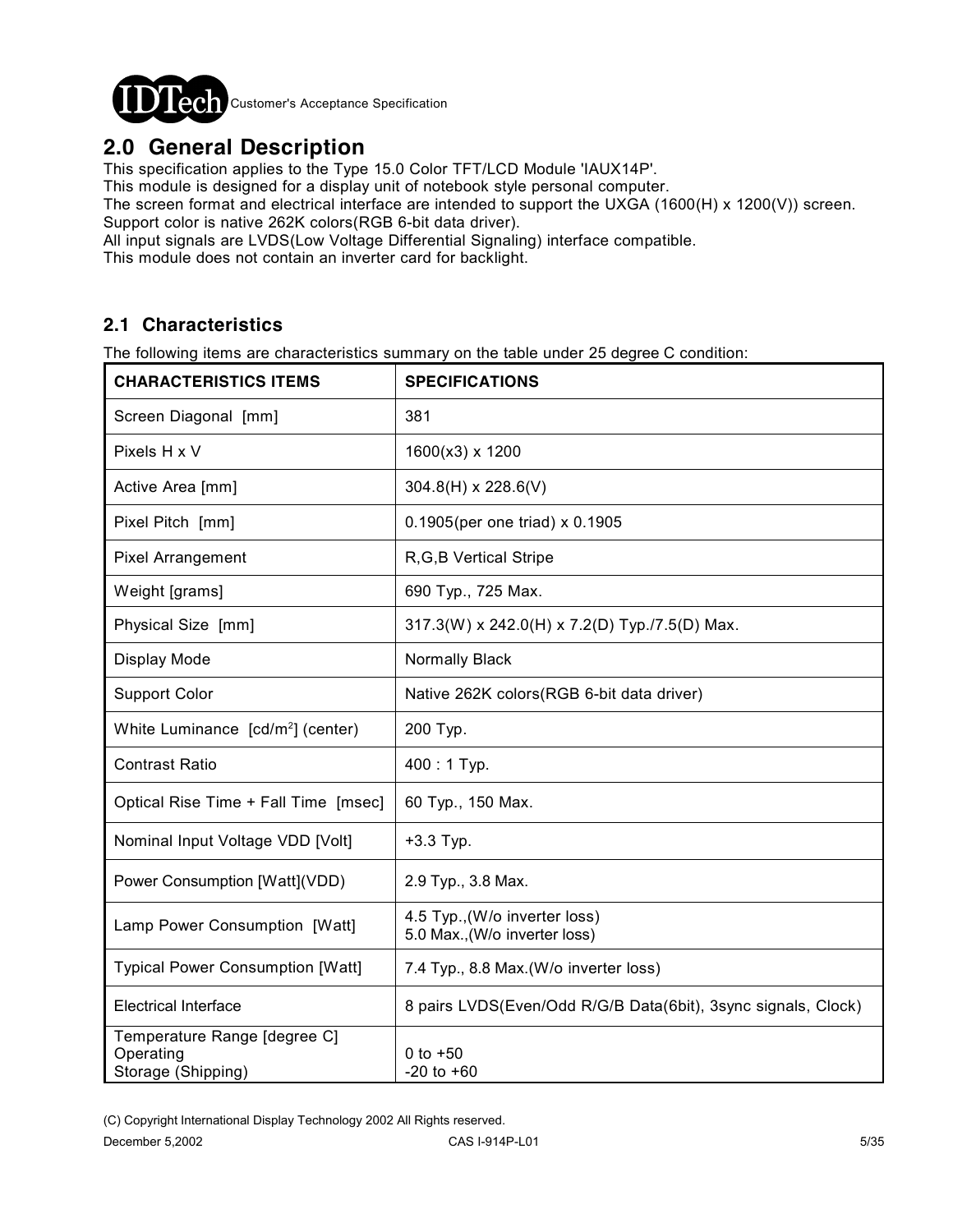

## **2.2 Functional Block Diagram**

The following diagram shows the functional block of this Type 15.0 Color TFT/LCD Module. The first LVDS port transmits even pixels while the second LVDS port transmits odd pixels.

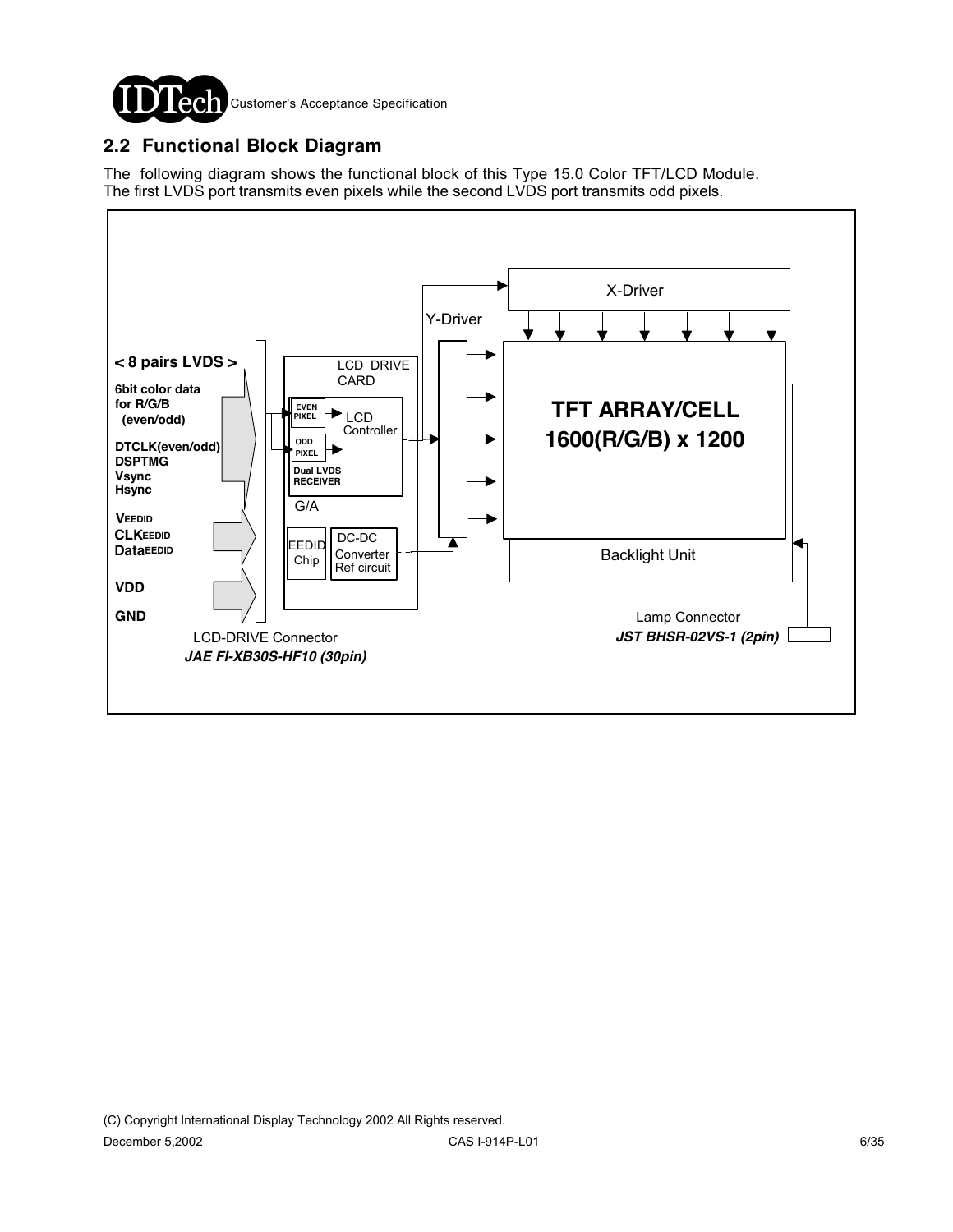

# **3.0 Absolute Maximum Ratings**

Absolute maximum ratings of the module is as follows :

| <b>Item</b>                        | Symbol       | Min                          | <b>Max</b>    | Unit        | <b>Conditions</b> |
|------------------------------------|--------------|------------------------------|---------------|-------------|-------------------|
| Logic/LCD Drive Voltage            | <b>VDD</b>   | $-0.3$                       | $+4.0$        | V           |                   |
| Input Signal Voltage               | <b>VIN</b>   | $-0.3$                       | $VDD+0.3$     | $\vee$      |                   |
| <b>CFL Ignition Voltage</b>        | Vs           | $\qquad \qquad \blacksquare$ | $+1.600$      | <b>Vrms</b> | (Note 2)          |
| <b>CFL Current</b>                 | <b>ICFL</b>  | $\qquad \qquad \blacksquare$ | 8             | mAms        |                   |
| CFL Peak Inrush Current            | <b>ICFLP</b> | ٠                            | 20            | mA          |                   |
| <b>Operating Temperature</b>       | <b>TOP</b>   | $\Omega$                     | $+50$         | deg.C       | (Note 1)          |
| <b>Operating Relative Humidity</b> | <b>HOP</b>   | 8                            | 95            | %RH         | (Note 1)          |
| Storage Temperature                | TST          | $-20$                        | $+60$         | deg.C       | (Note 1)          |
| <b>Storage Relative Humidity</b>   | <b>HST</b>   | 5                            | 95            | %RH         | (Note 1)          |
| Vibration                          |              |                              | 1.5<br>10-200 | G<br>Hz     |                   |
| Shock                              |              |                              | 50<br>18      | G<br>ms     | Rectangle wave    |

**Note :** 

1. Maximum Wet-Bulb should be 39 degree C and No condensation.

2. Duration : 50msec Max. Ta=0 degree C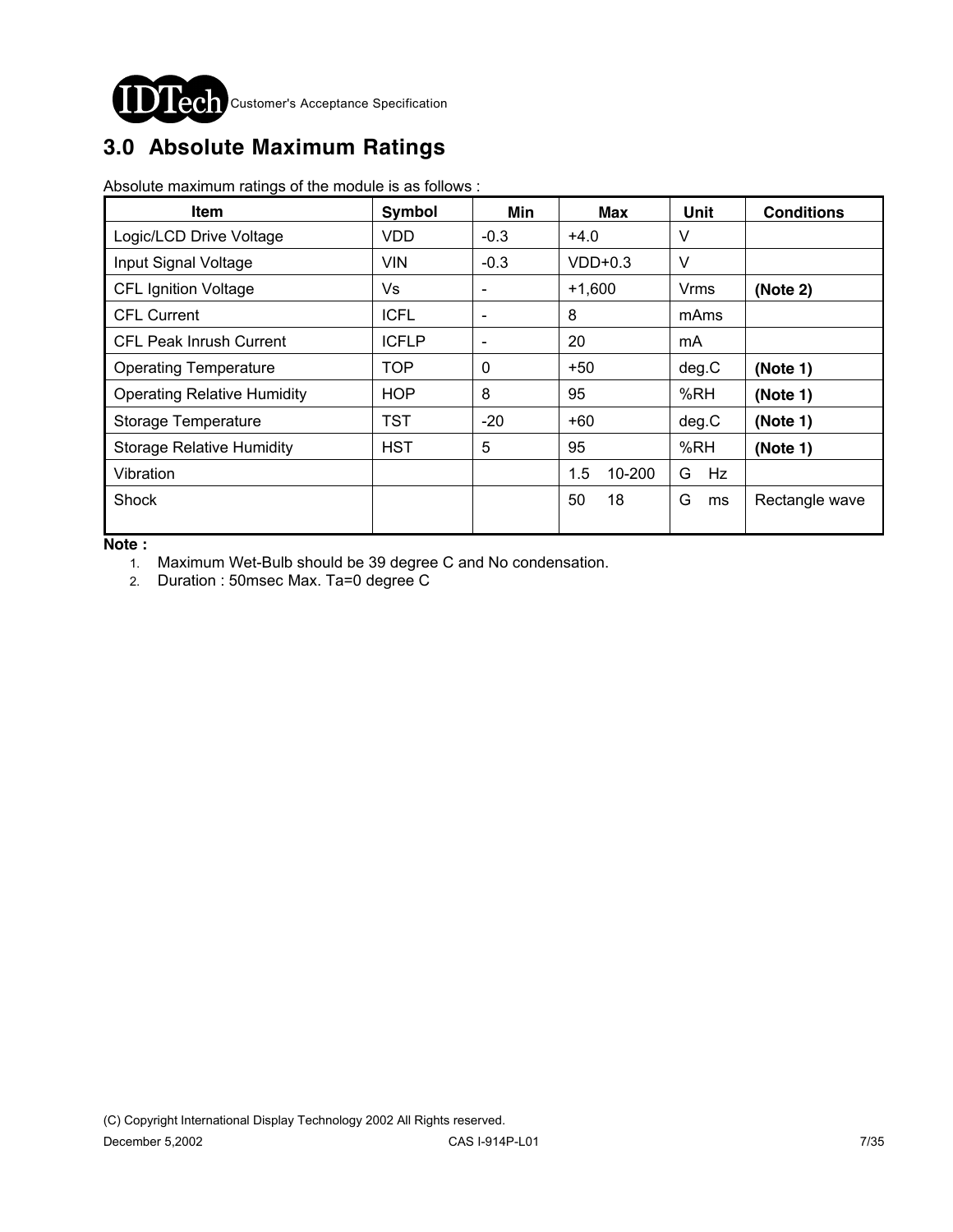

# **4.0 Optical Characteristics**

The optical characteristics are measured under stable conditions as follows under 25 degree C condition:

| Item                                 | Conditions            | Specification |             |
|--------------------------------------|-----------------------|---------------|-------------|
|                                      |                       | Typ.          | <b>Note</b> |
| <b>Viewing Angle</b>                 | Horizontal<br>(Right) | 85            |             |
| (Degrees)                            | K≧10<br>(Left)        | 85            |             |
|                                      | Vertical<br>(Upper)   | 85            |             |
| K:Contrast Ratio                     | K≧10<br>(Lower)       | 85            |             |
| Contrast ratio                       |                       | 400           |             |
| <b>Response Time</b>                 | Rising                | 30            | -           |
| (ms)                                 | Falling               | 30            | -           |
| Color                                | Red<br>X              | 0.569         | $+0.030$    |
| Chromaticity                         | Red<br>y              | 0.332         | $+0.030$    |
| (CIE)                                | Green<br>X            | 0.312         | $+0.030$    |
|                                      | Green<br>y            | 0.544         | $+0.030$    |
|                                      | <b>Blue</b><br>X      | 0.149         | $+0.030$    |
|                                      | <b>Blue</b><br>у      | 0.132         | $+0.030$    |
|                                      | White<br>$\mathsf{x}$ | 0.313         | $+0.030$    |
|                                      | White<br>y            | 0.329         | $+0.030$    |
| White Luminance (cd/m <sup>2</sup> ) |                       | 200 Typ.      | 170 Min.    |
|                                      |                       |               |             |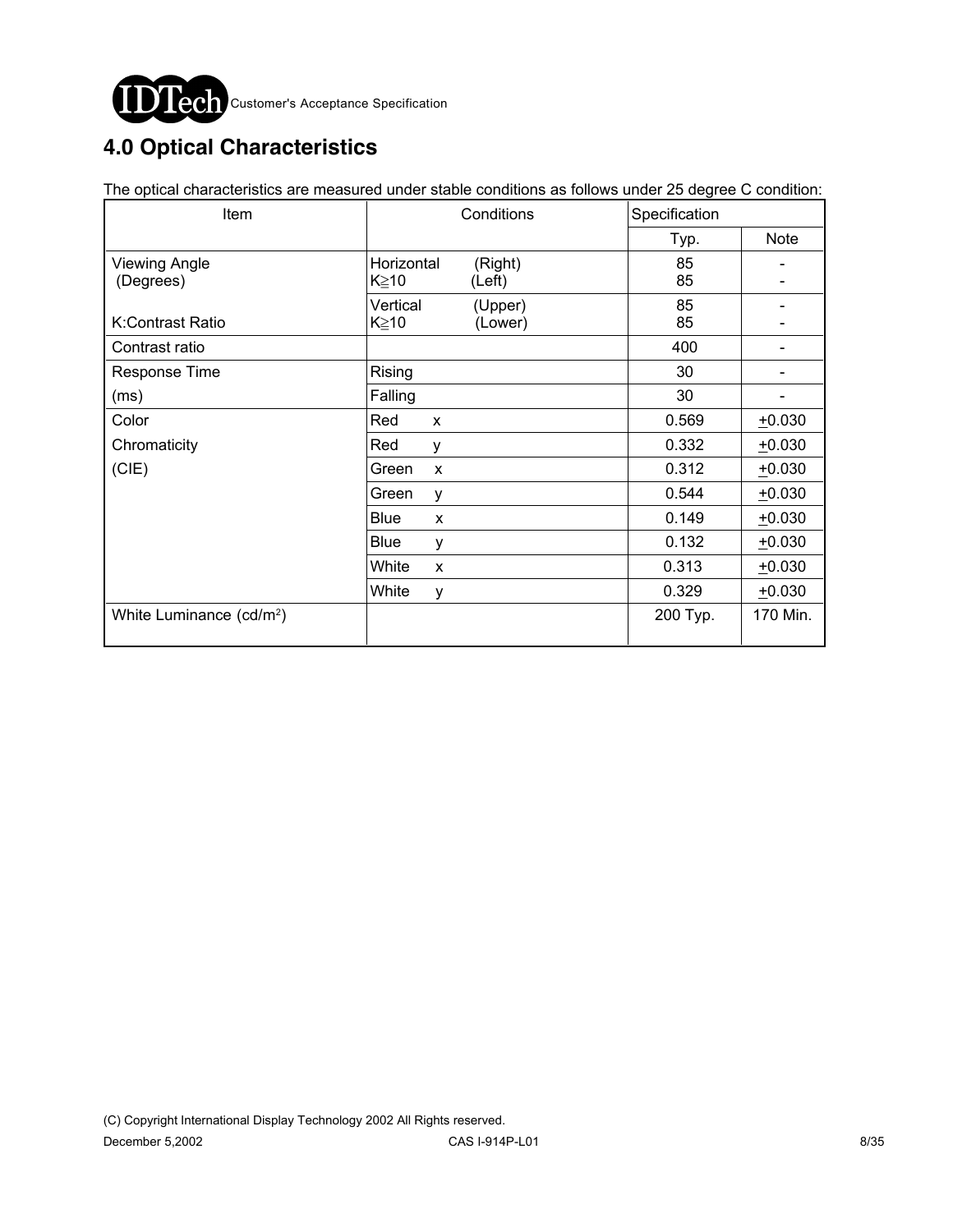

The following is the note for the Optical Characteristics:



wChromaticity and White Balance are defined as the C.I.E. 1931 x,y coordinates at the center of LCD. The Standard Equipments are as shown below table.

| <b>Item</b>                 | <b>Standard Equipment</b>        |
|-----------------------------|----------------------------------|
| Viewing Angle               | MCPD-7000 by Ohtsuka Elec        |
| Contrast                    | MCPD-7000 by Ohtsuka Elec        |
| Response Time               | BM5A by TOPCON OPTICAL Co., Ltd. |
| <b>White Luminance</b>      | MCPD-7000 by Ohtsuka Elec        |
| <b>Luminance Uniformity</b> | MCPD-7000 by Ohtsuka Elec        |
| Chromaticity                | MCPD-7000 by Ohtsuka Elec        |
| <b>White Balance</b>        | MCPD-7000 by Ohtsuka Elec        |

 The measurement is to be done after 30 minutes of Power-on of BackLight. Unless otherwise specified, the ambient conditions are as following.

| <b>Ambient Temperature</b> | $25 +$       | ( degreeC ) |
|----------------------------|--------------|-------------|
| Ambient Humidity           | $25 - 85$    | $($ %)      |
| Atmospheric Pressure       | 86.0 - 104.0 | (kPa)       |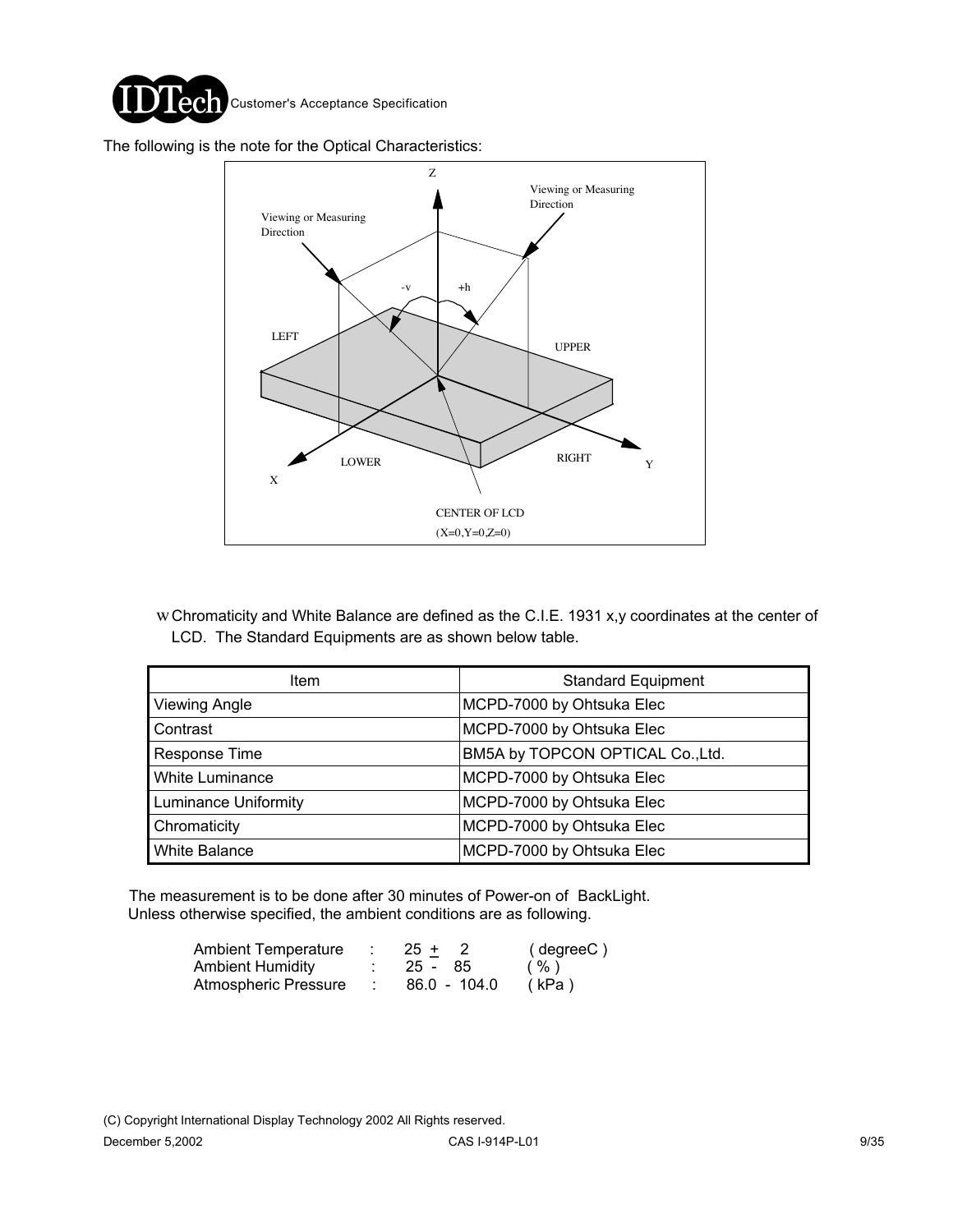

## **4.1 Luminance Uniformity**

When the backlight is on with all pels in the unselected state (white), the luminance uniformity is defined as follows;

Average luminance is defined as follows.

Average Luminance = 
$$
\frac{\text{L1} + \text{L2} + \text{L3} + \text{L4} + \text{L5}}{5}
$$

Luminance variation is measured by dividing the maximum luminance values of the 13 or 5 test points by the minimum luminance of the 13 or 5 test points.

| <b>Luminance Uniformity</b> | Maximum Luminance 13 Points $(L1-L13) \leq 1.65$<br>Minimum Luminance 13 Points (L1-L13)         |
|-----------------------------|--------------------------------------------------------------------------------------------------|
| <b>Luminance Uniformity</b> | Maximum Luminance 5 Points $(L1-L5) \leq 1.25$<br>Minimum Luminance 5 Points $(L1-L5) \leq 1.25$ |

Figure. Average luminance and Luminance uniformity test points

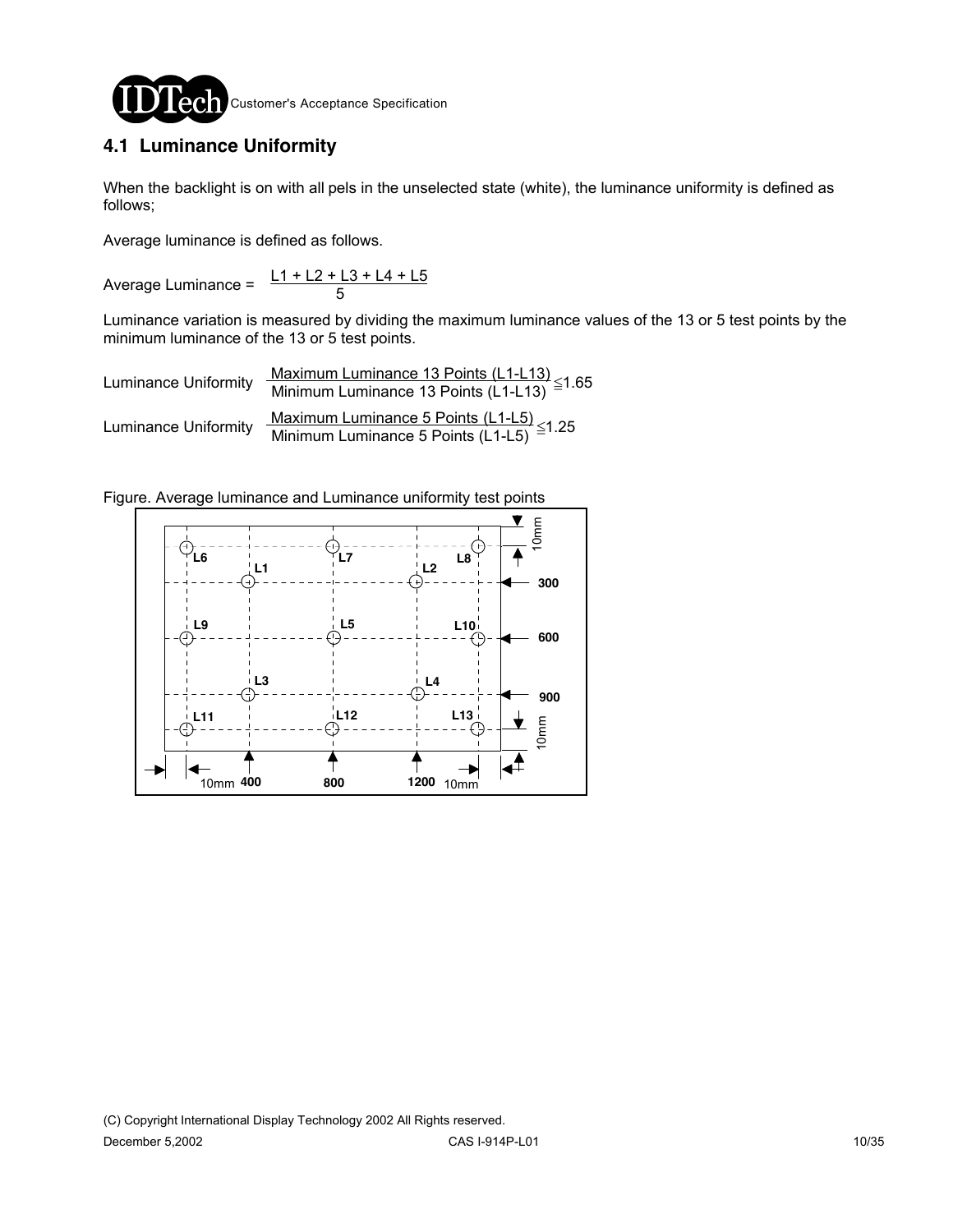

# **5.0 Signal Interface**

## **5.1 Connectors**

Physical interface is described as for the connector on module.

These connectors are capable of accommodating the following signals and will be following components.

| Connector Name / Designation  | For Signal Connector |
|-------------------------------|----------------------|
| Manufacturer                  | JAE.                 |
| Type / Part Number            | FI-XB30S-HF10        |
| Mating Receptacle Manufacture | <b>JAE</b>           |
| Mating Receptacle/Part Number | FI-X30M              |

| Connector Name / Designation | For Lamp Connector |
|------------------------------|--------------------|
| Manufacturer                 | <b>JST</b>         |
| Type / Part Number           | <b>BHSR-02VS-1</b> |
| Mating Type / Part Number    | SM02B-BHSS-1       |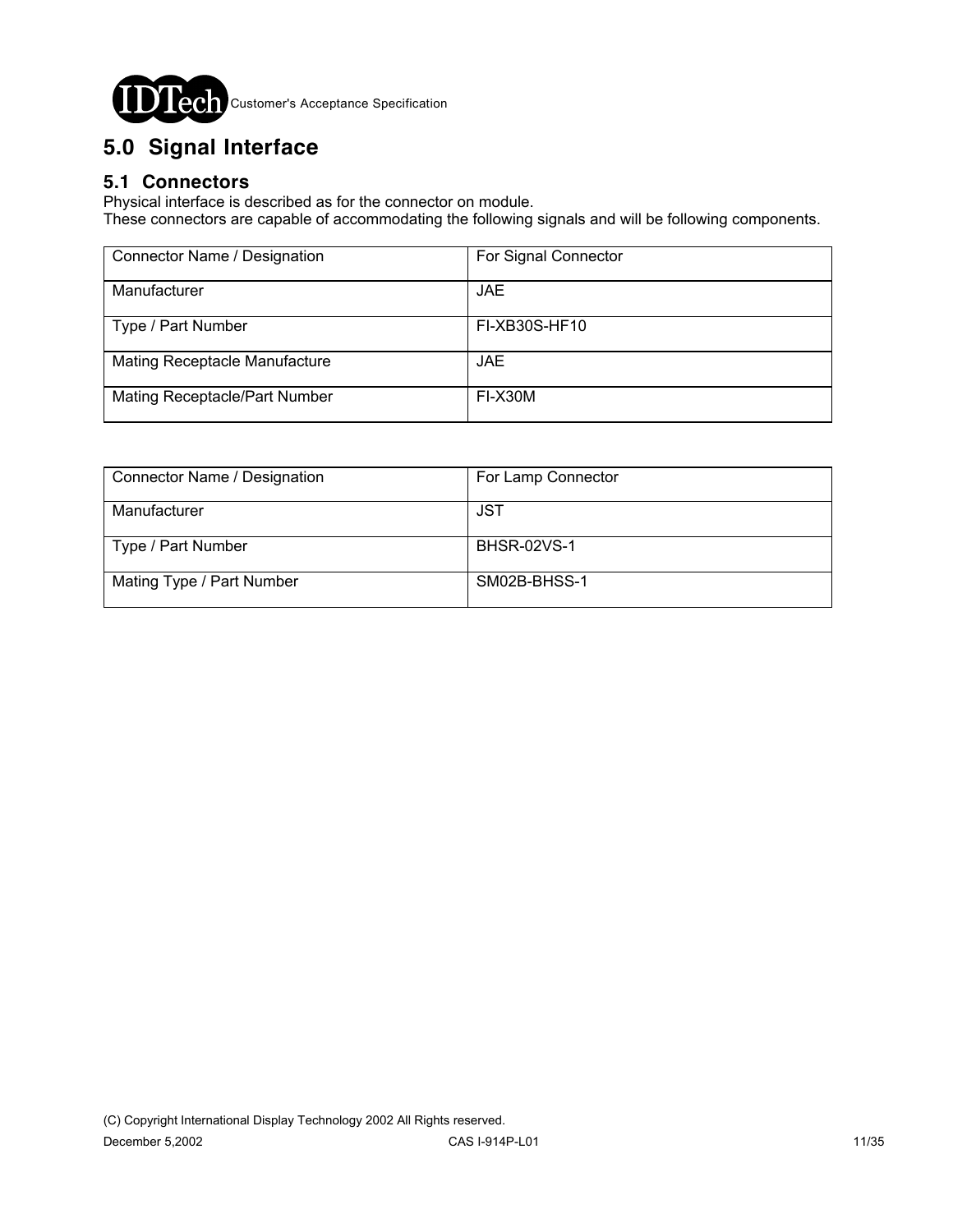

Customer's Acceptance Specification

### **5.2 Interface Signal Connector**

| Pin#           | Signal Name                      | Pin# | Signal Name |
|----------------|----------------------------------|------|-------------|
| 1              | <b>GND</b>                       | 16   | <b>GND</b>  |
| $\overline{2}$ | <b>VDD</b>                       | 17   | ReCLKIN-    |
| 3              | <b>VDD</b>                       | 18   | ReCLKIN+    |
| 4              | $V_{EEDID}$ (Note 2,3)           | 19   | <b>GND</b>  |
| 5              | Reserved (Note 1)                | 20   | RoIN0-      |
| 6              | CLK <sub>EEDID</sub> (Note 2,4)  | 21   | RoIN0+      |
| $\overline{7}$ | Data <sub>EEDID</sub> (Note 2,4) | 22   | <b>GND</b>  |
| 8              | ReIN0-                           | 23   | RoIN1-      |
| 9              | ReIN0+                           | 24   | RoIN1+      |
| 10             | <b>GND</b>                       | 25   | <b>GND</b>  |
| 11             | ReIN1-                           | 26   | RoIN2-      |
| 12             | ReIN1+                           | 27   | RoIN2+      |
| 13             | <b>GND</b>                       | 28   | <b>GND</b>  |
| 14             | ReIN2-                           | 29   | RoCLKIN-    |
| 15             | ReIN2+                           | 30   | RoCLKIN+    |

**Note :** 

1. 'Reserved' pins are not allowed to connect any other line.

2. This LCD Module complies with "VESA ENHANCED EXTENDED DISPLAY IDENTIFICATION DATA STANDARD Release A, Revision 1" and supports "EEDID version 1.3". This module uses Serial EEPROM BR24C02FV (ROHM) or compatible as a EEDID function.

3. V<sub>EEDID</sub> power source shall be the current limited circuit which has not exceeding 1A. (Reference Document : "Enhanced Display Data Channel (E-DDCTM) Proposed Standard", VESA)

4. Both CLKEEDID line and DataEEDID line are pulled-up with 10K ohm resistor to VEEDID power source line at LCD panel, respectively.

Voltage levels of all input signals are LVDS compatible (except VDD,EEDID). Refer to "Signal Electrical Characteristics for LVDS", for voltage levels of all input signals.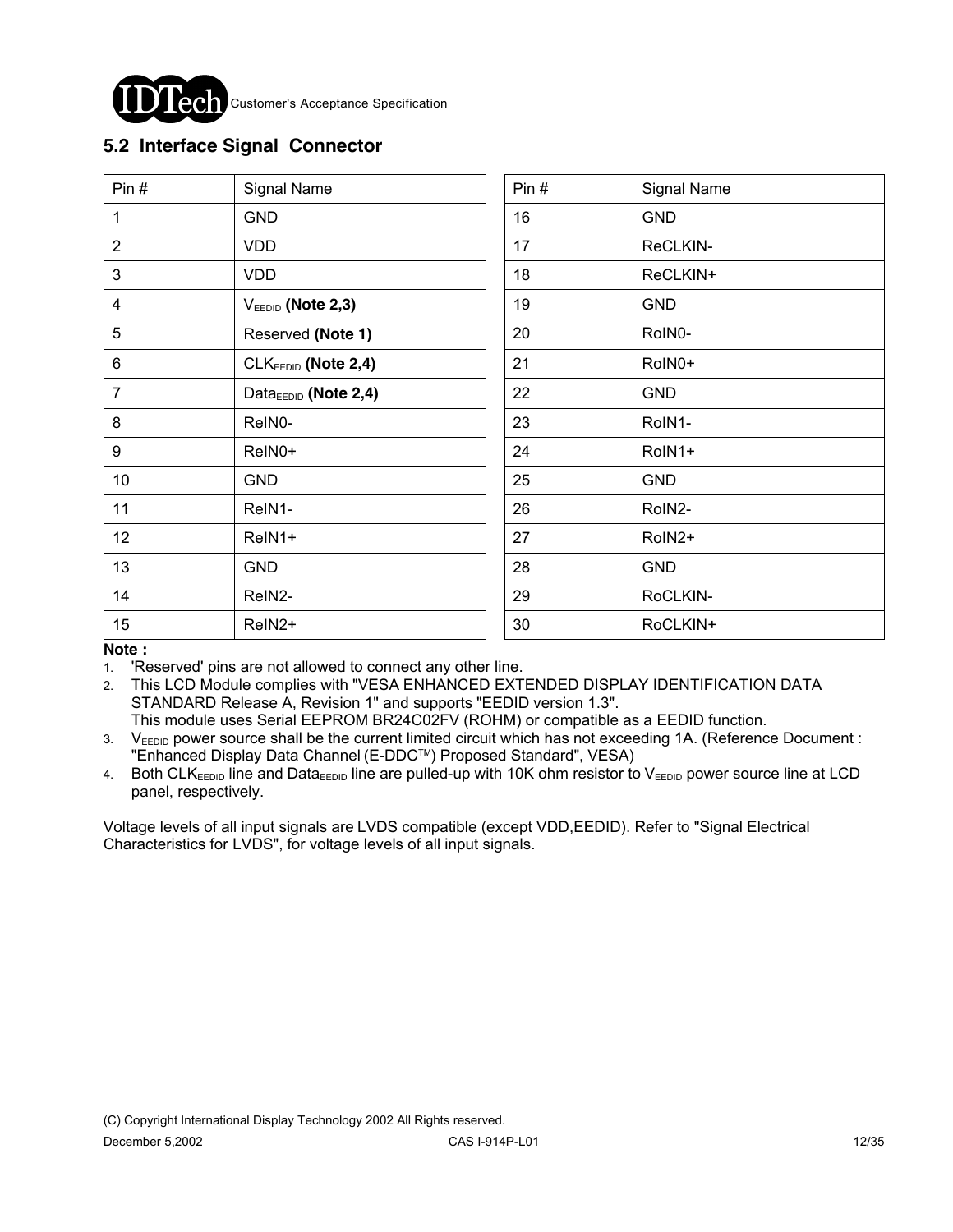

## **5.3 Interface Signal Description**

The LVDS receiver equipped in this LCD module is compatible with ANSI/TIA/TIA-644 standard.

| PIN<br>#         | <b>SIGNAL</b><br><b>NAME</b> | Description                                                              |
|------------------|------------------------------|--------------------------------------------------------------------------|
|                  |                              |                                                                          |
| 1                | <b>GND</b>                   | Ground                                                                   |
| $\overline{2}$   | <b>VDD</b>                   | +3.3V Power Supply                                                       |
| $\overline{3}$   | <b>VDD</b>                   | +3.3V Power Supply                                                       |
| $\overline{4}$   | V <sub>EEDID</sub>           | EEDID 3.3V Power Supply                                                  |
| $\overline{5}$   | Reserved                     | Reserved                                                                 |
| $\overline{6}$   | CLK <sub>EDID</sub>          | <b>EEDID Clock</b>                                                       |
| $\overline{7}$   | $Data_{EEDID}$               | <b>EEDID Data</b>                                                        |
| $\, 8$           | ReIN0-                       | Negative LVDS differential data input (Even R0-R5, G0)                   |
| $\boldsymbol{9}$ | ReIN0+                       | Positive LVDS differential data input (Even R0-R5, G0)                   |
| 10               | <b>GND</b>                   | Ground                                                                   |
| 11               | ReIN1-                       | Negative LVDS differential data input (Even G1-G5, B0-B1)                |
| $\overline{12}$  | ReIN1+                       | Positive LVDS differential data input (Even G1-G5, B0-B1)                |
| $\overline{13}$  | <b>GND</b>                   | Ground                                                                   |
| 14               | ReIN2-                       | Negative LVDS differential data input (Even B2-B5, HSYNC, VSYNC, DSPTMG) |
| $\overline{15}$  | ReIN2+                       | Positive LVDS differential data input (Even B2-B5, HSYNC, VSYNC, DSPTMG) |
| 16               | <b>GND</b>                   | Ground                                                                   |
| 17               | ReCLKIN-                     | Negative LVDS differential clock input (Even)                            |
| 18               | ReCLKIN+                     | Positive LVDS differential clock input (Even)                            |
| 19               | <b>GND</b>                   | Ground                                                                   |
| 20               | RoIN0-                       | Negative LVDS differential data input (Odd R0-R5, G0)                    |
| 21               | RoIN0+                       | Positive LVDS differential data input (Odd R0-R5, G0)                    |
| 22               | <b>GND</b>                   | Ground                                                                   |
| 23               | RoIN1-                       | Negative LVDS differential data input (Odd G1-G5, B0-B1)                 |
| 24               | RoIN1+                       | Positive LVDS differential data input (Odd G1-G5, B0-B1)                 |
| 25               | <b>GND</b>                   | Ground                                                                   |
| 26               | RoIN2-                       | Negative LVDS differential data input (Odd B2-B5)                        |
| 27               | RoIN2+                       | Positive LVDS differential data input (Odd B2-B5)                        |
| 28               | <b>GND</b>                   | Ground                                                                   |
| 29               | RoCLKIN-                     | Negative LVDS differential clock input (Odd)                             |
| 30               | RoCLKIN+                     | Positive LVDS differential clock input (Odd)                             |

**Note :**

1. Input signals of odd and even clock shall be the same timing.

2. The module uses a 100ohm resistor between positive and negative data lines of each receiver input.

3. Even : First Pixel data Odd : Second Pixel Data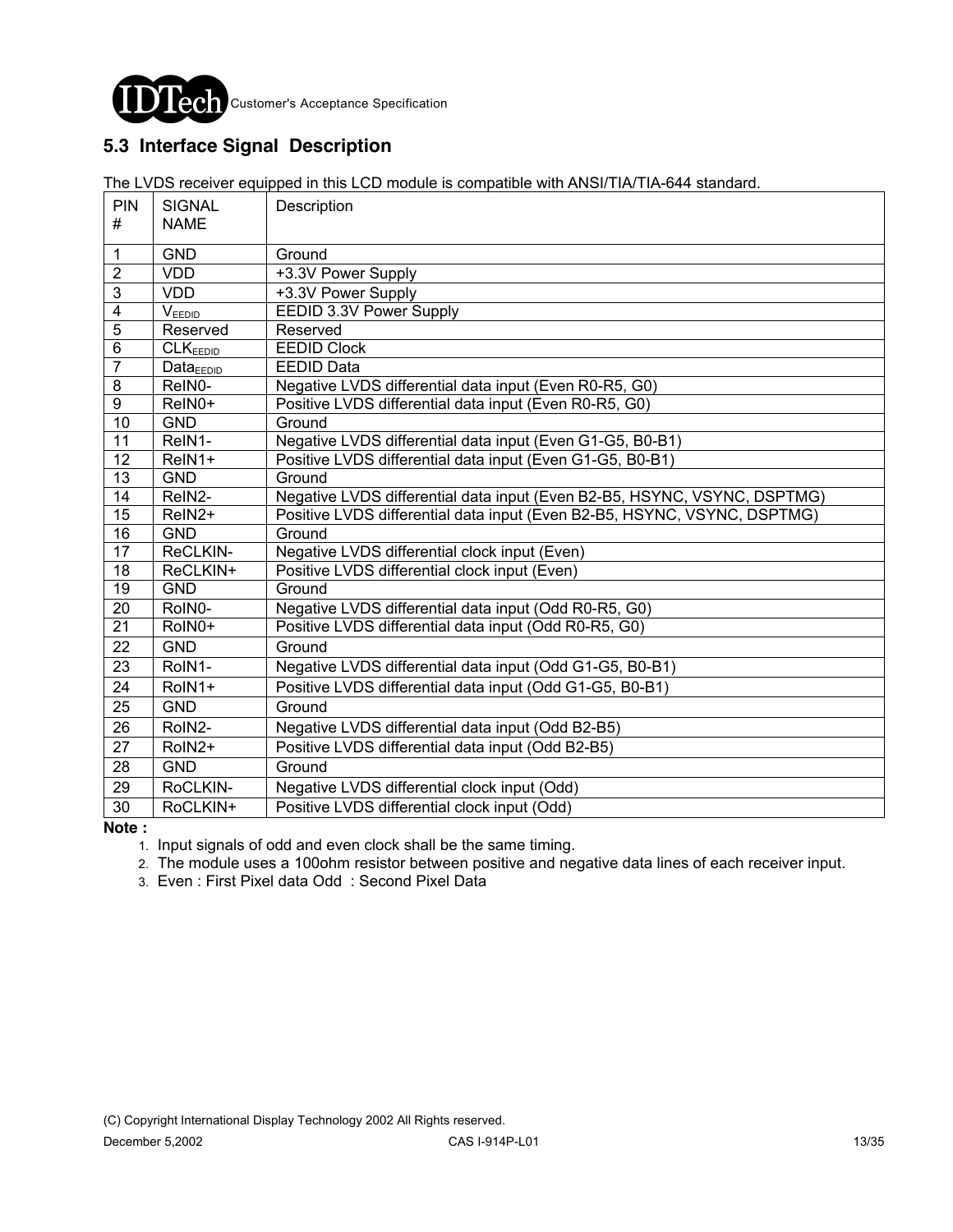

| <b>SIGNAL NAME</b>    | Description                                                                                |
|-----------------------|--------------------------------------------------------------------------------------------|
| $+$ RED 5             | RED Data 5 (MSB)                                                                           |
| +RED 4                | RED Data 4                                                                                 |
| +RED 3                | RED Data 3                                                                                 |
| $+$ RED 2             | RED Data 2                                                                                 |
| $+$ RED 1             | RED Data 1                                                                                 |
| $+$ RED $0$           | RED Data 0 (LSB)                                                                           |
| (EVEN/ODD)            |                                                                                            |
|                       | Red-pixel Data: Each red pixel's brightness data consists of these 6 bits pixel data.      |
| +GREEN 5<br>+GREEN 4  | <b>GREEN Data 5 (MSB)</b><br><b>GREEN Data 4</b>                                           |
| +GREEN 3              | <b>GREEN Data 3</b>                                                                        |
| +GREEN 2              | <b>GREEN Data 2</b>                                                                        |
| +GREEN 1              | <b>GREEN Data 1</b>                                                                        |
| +GREEN 0              | GREEN Data 0 (LSB)                                                                         |
| (EVEN/ODD)            |                                                                                            |
|                       | Green-pixel Data: Each green pixel's brightness data consists of these 6 bits pixel data.  |
| +BLUE 5               | BLUE Data 5 (MSB)                                                                          |
| +BLUE 4               | <b>BLUE Data 4</b>                                                                         |
| +BLUE 3               | <b>BLUE Data 3</b>                                                                         |
| +BLUE 2               | <b>BLUE Data 2</b>                                                                         |
| +BLUE 1               | <b>BLUE Data 1</b>                                                                         |
| +BLUE 0               | BLUE Data 0 (LSB)                                                                          |
| (EVEN/ODD)            |                                                                                            |
|                       | Blue-pixel Data: Each blue pixel's brightness data consists of these 6 bits pixel data.    |
| -DTCLK                | Data Clock: The typical frequency is 81MHz.                                                |
| (EVEN/ODD)            | The signal is used to strobe the pixel +data and the +DSPTMG                               |
| +DSPTMG               | Display Timing:                                                                            |
|                       | When the signal is high, the pixel data shall be valid to be displayed.                    |
| <b>VSYNC</b>          | Vertical Sync: This signal is synchronized with -DTCLK. Both active high/low signals are   |
|                       | acceptable.                                                                                |
| <b>HSYNC</b>          | Horizontal Sync: This signal is synchronized with -DTCLK. Both active high/low signals are |
|                       | acceptable.                                                                                |
| <b>VDD</b>            | Power Supply                                                                               |
| <b>GND</b>            | Ground                                                                                     |
| VEEDID                | <b>EEDID Power Supply</b>                                                                  |
| <b>CLKEEDID</b>       | <b>EEDID Clock</b>                                                                         |
| Data <sub>EEDID</sub> | <b>EEDID Data</b>                                                                          |

Note : Output signals except V<sub>EEDID</sub>, CLK<sub>EEDID</sub> and Data<sub>EEDID</sub> from any system shall be Hi-Z state when VDD is off. VSYNC should start with active high ( positive pulse ) signal from when VDD is supplied and its polarity should not be changed.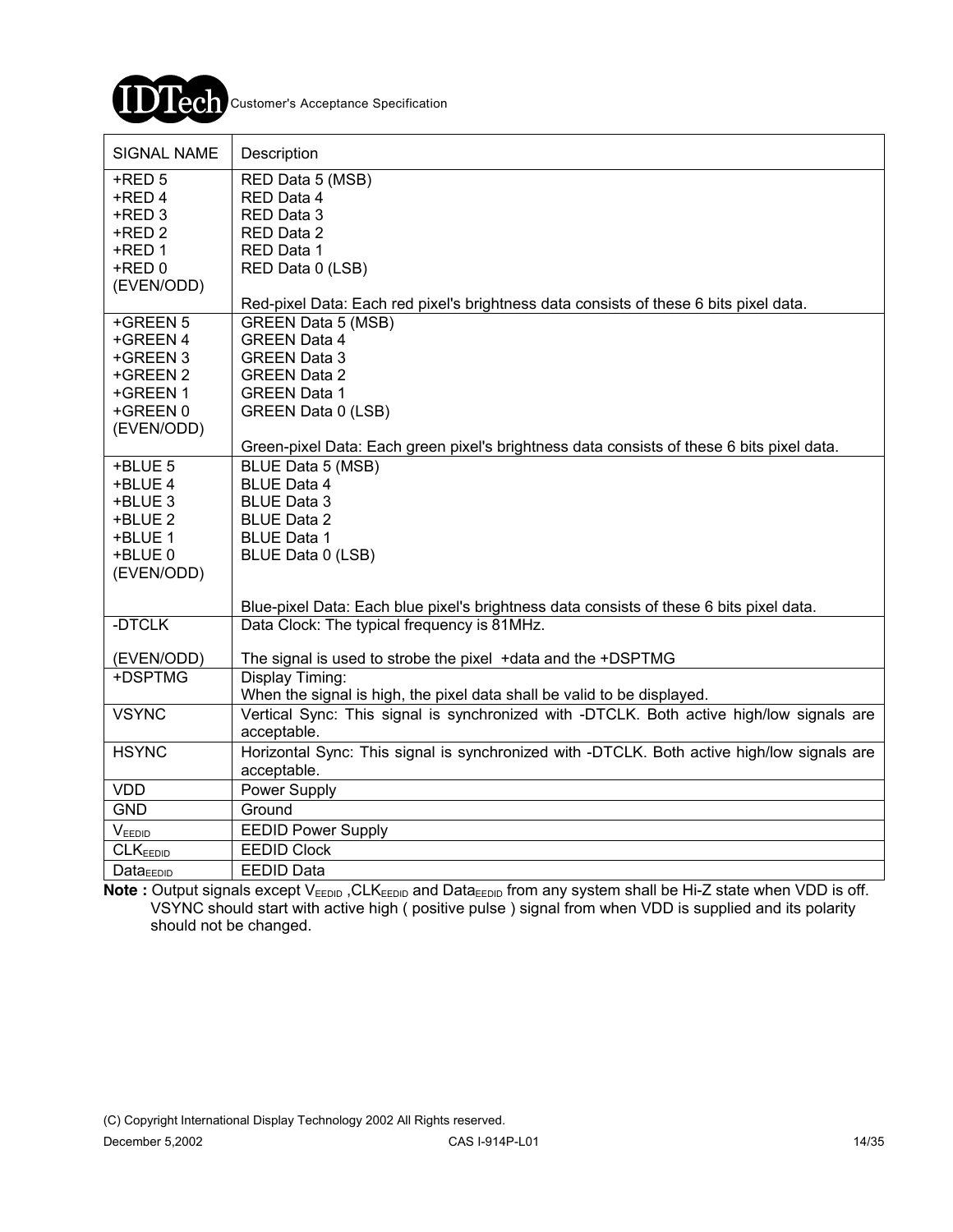

**Tech** Customer's Acceptance Specification

### **5.3.1 E-EDID**

E-EDID detail in this LCD module is in the following table.

|                | Addres Description                                                           | Data (hex)                                         | Remark                                                                                                                       |
|----------------|------------------------------------------------------------------------------|----------------------------------------------------|------------------------------------------------------------------------------------------------------------------------------|
| s (hex)        |                                                                              |                                                    |                                                                                                                              |
|                |                                                                              |                                                    |                                                                                                                              |
| 00 - 07 Header |                                                                              | 00 FF FF FF FF FF FF 00                            | Header, Fixed                                                                                                                |
|                |                                                                              |                                                    |                                                                                                                              |
|                | 08 - 09 ID Manufacturer Name                                                 | 24 94                                              | "IDT"                                                                                                                        |
|                |                                                                              |                                                    |                                                                                                                              |
|                |                                                                              |                                                    |                                                                                                                              |
|                | 0A - 0B ID Product code                                                      | D <sub>2</sub> 22                                  | Product code "8914"                                                                                                          |
|                |                                                                              |                                                    |                                                                                                                              |
|                | 0C - 0F ID Serial Number                                                     | 01 01 01 01                                        | Unused                                                                                                                       |
|                |                                                                              |                                                    |                                                                                                                              |
|                |                                                                              |                                                    |                                                                                                                              |
| 10             | Week of Manufacture                                                          | 00                                                 | Unused                                                                                                                       |
|                |                                                                              |                                                    |                                                                                                                              |
| 11             | Year of Manufacture                                                          | 00                                                 | Unused                                                                                                                       |
|                |                                                                              |                                                    |                                                                                                                              |
|                |                                                                              |                                                    |                                                                                                                              |
|                | 12 - 13 EDID Structure Version/Revision                                      | 01 02                                              | Ver1.2                                                                                                                       |
|                |                                                                              |                                                    |                                                                                                                              |
|                | 14 - 18 Basic Display Parameters/Features                                    | 80 1E 17 78 0A                                     |                                                                                                                              |
|                |                                                                              |                                                    |                                                                                                                              |
|                |                                                                              |                                                    |                                                                                                                              |
|                | 19 - 22 Color Characteristics                                                | CD 75 91 55 4F 8B 26 21 50 54                      |                                                                                                                              |
|                |                                                                              |                                                    |                                                                                                                              |
|                | 23 - 25 Established Timings                                                  | 00 00 00                                           | Unused                                                                                                                       |
|                |                                                                              |                                                    |                                                                                                                              |
|                |                                                                              |                                                    |                                                                                                                              |
|                | 26 - 35 Standard Timing Identification                                       | A9 40 01 01 01 01 01 01 01 01<br>01 01 01 01 01 01 |                                                                                                                              |
|                |                                                                              |                                                    |                                                                                                                              |
|                | 36 - 47 Detailed Timing/Monitor Description #1 48 3F 40 30 62 B0 32 40 40 C0 |                                                    | VESA 1600x1200 @ 60Hz, Negative H/V-sync                                                                                     |
|                |                                                                              | 13 00 31 E5 10 00 00 18                            | polarity                                                                                                                     |
|                |                                                                              |                                                    | 48 - 59 Detailed Timing/Monitor Description #2 00 00 00 0F 00 3B 3D 4A 4C 11 Video timing min/max parameters, EDID version=1 |
|                |                                                                              | 00 0A 20 20 20 20 20 01                            |                                                                                                                              |
|                |                                                                              |                                                    |                                                                                                                              |
|                | 5A - 6B Detailed Timing/Monitor Description #3 00 00 00 FE 00 49 44 54 45 43 |                                                    | Supplier Name "IDTECH"                                                                                                       |
|                |                                                                              | 48 0A 20 20 20 20 20 20                            |                                                                                                                              |
|                | 6C - 7D Detailed Timing/Monitor Description #4 00 00 00 FE 00 49 41 55 58 31 |                                                    | Monitor Name "IAUX14P"                                                                                                       |
|                |                                                                              | 34 50 0A 20 20 20 20 20                            |                                                                                                                              |
|                |                                                                              |                                                    |                                                                                                                              |
| 7E             | <b>Extension Flag</b>                                                        | 00                                                 | No extension                                                                                                                 |
|                |                                                                              |                                                    |                                                                                                                              |
| 7F             | Checksum                                                                     | 86                                                 |                                                                                                                              |
|                |                                                                              |                                                    |                                                                                                                              |
|                |                                                                              |                                                    |                                                                                                                              |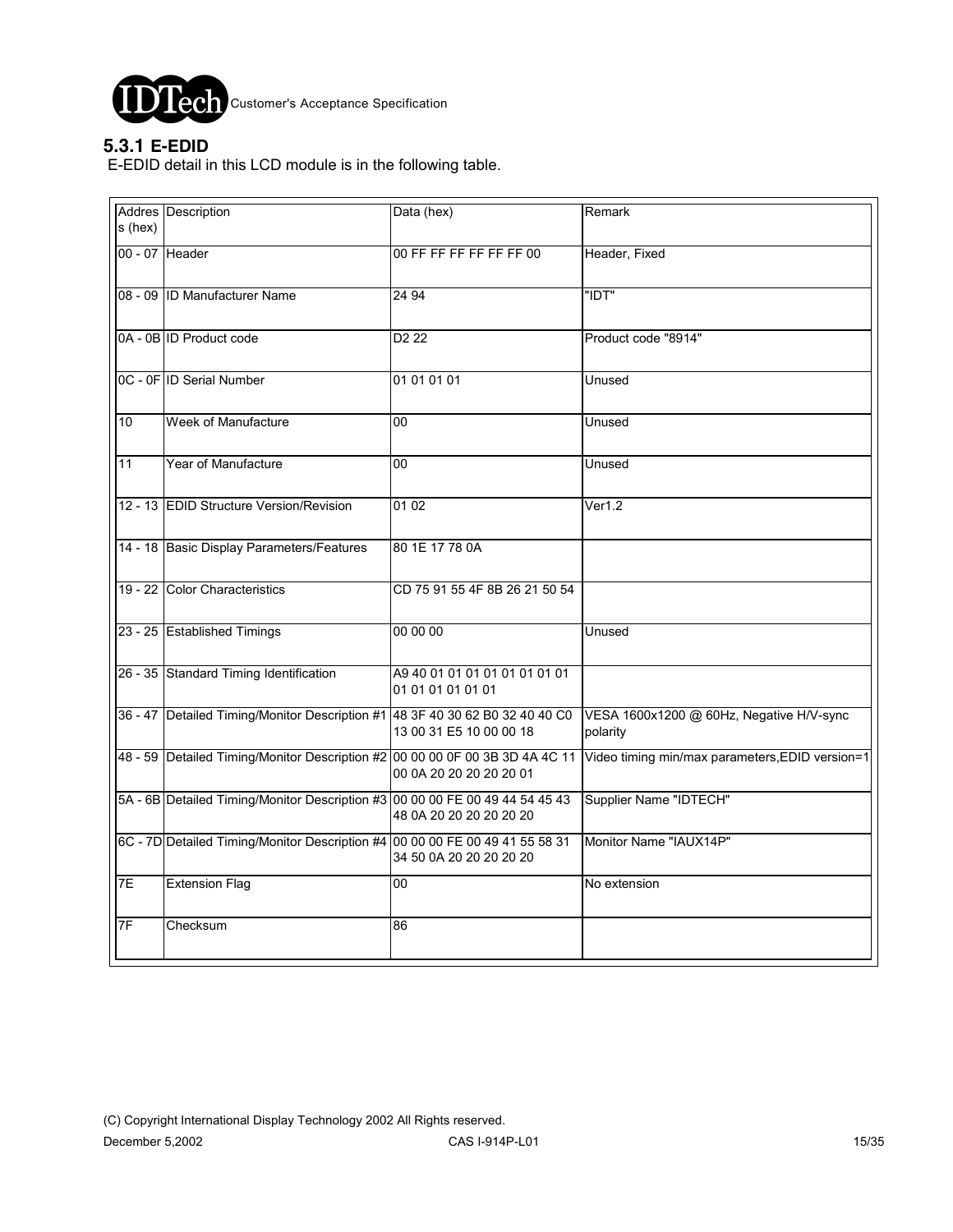

### **5.4 Interface Signal Electrical Characteristics**

### **5.4.1 Signal Electrical Characteristics for LVDS Receiver**

The LVDS receiver equipped in this LCD module is compatible with ANSI/TIA/TIA-644 standard.

| Table. Electrical Characteristics    |               |        |     |        |      |                             |
|--------------------------------------|---------------|--------|-----|--------|------|-----------------------------|
| <b>Parameter</b>                     | Symbol        | Min    | Тур | Max    | Unit | <b>Conditions</b>           |
| Differential Input High Threshold    | Vth           |        |     | $+100$ | mV   | $Vcm=+1.2V$                 |
| Differential Input Low Threshold     | Vtl           | $-100$ |     |        | mV   | $Vcm=+1.2V$                 |
| Magnitude Differential Input Voltage | <b>IVidl</b>  | 100    |     | 600    | mV   |                             |
| Common Mode Voltage                  | Vcm           | 1.0    | 1.2 | 1.4    |      | Vth - Vtl = $200 \text{mV}$ |
| Common Mode Voltage Offset           | $\Lambda$ Vcm | $-50$  |     | $+50$  | mV   | Vth - Vtl = $200 \text{mV}$ |

**Note:** 

! Input signals shall be low or Hi-Z state when VDD is off.

! All electrical characteristics for LVDS signal are defined and shall be measured at the interface connector of LCD (see Figure "Measurement system").

Figure. Voltage Definitions

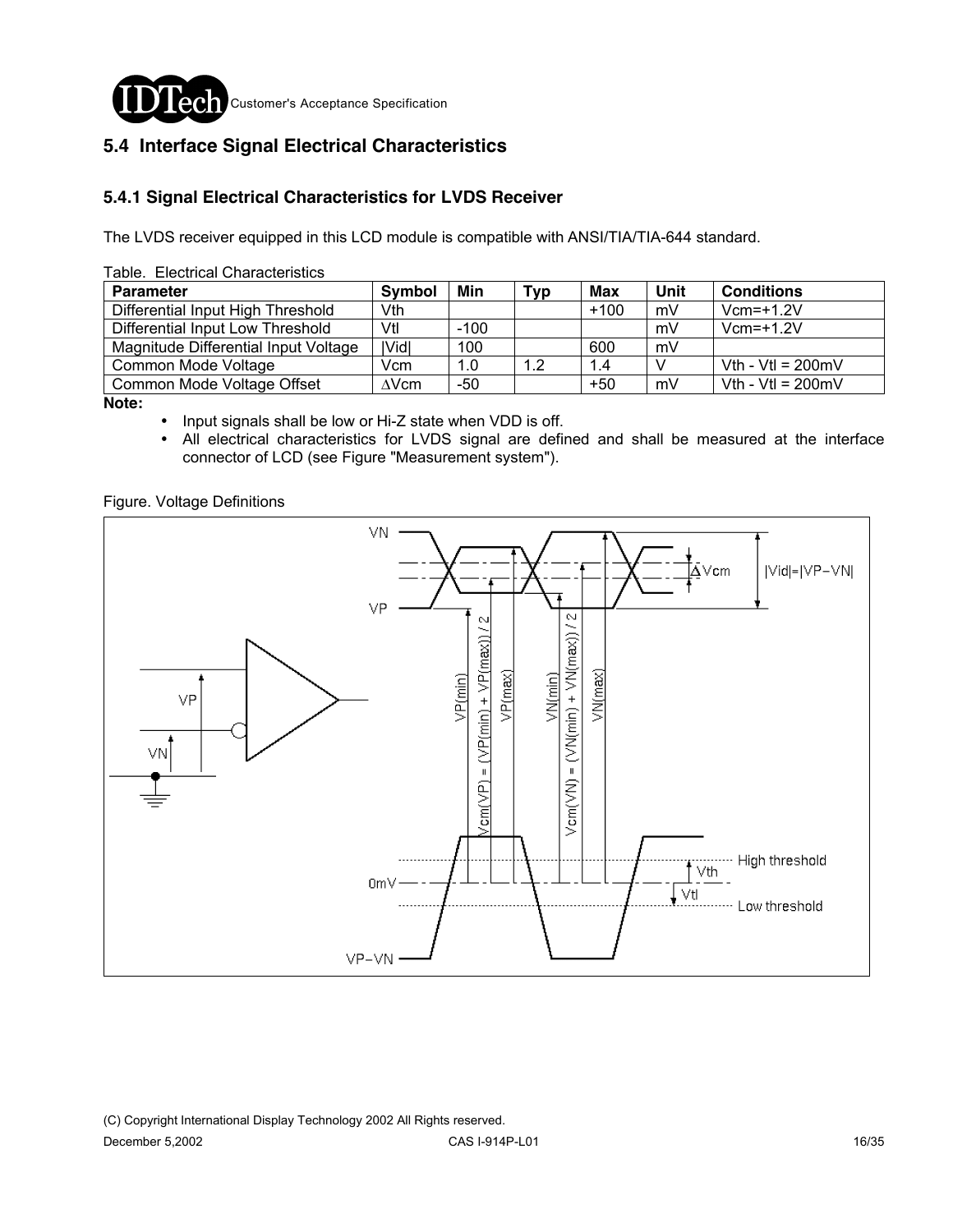

Figure. Measurement system

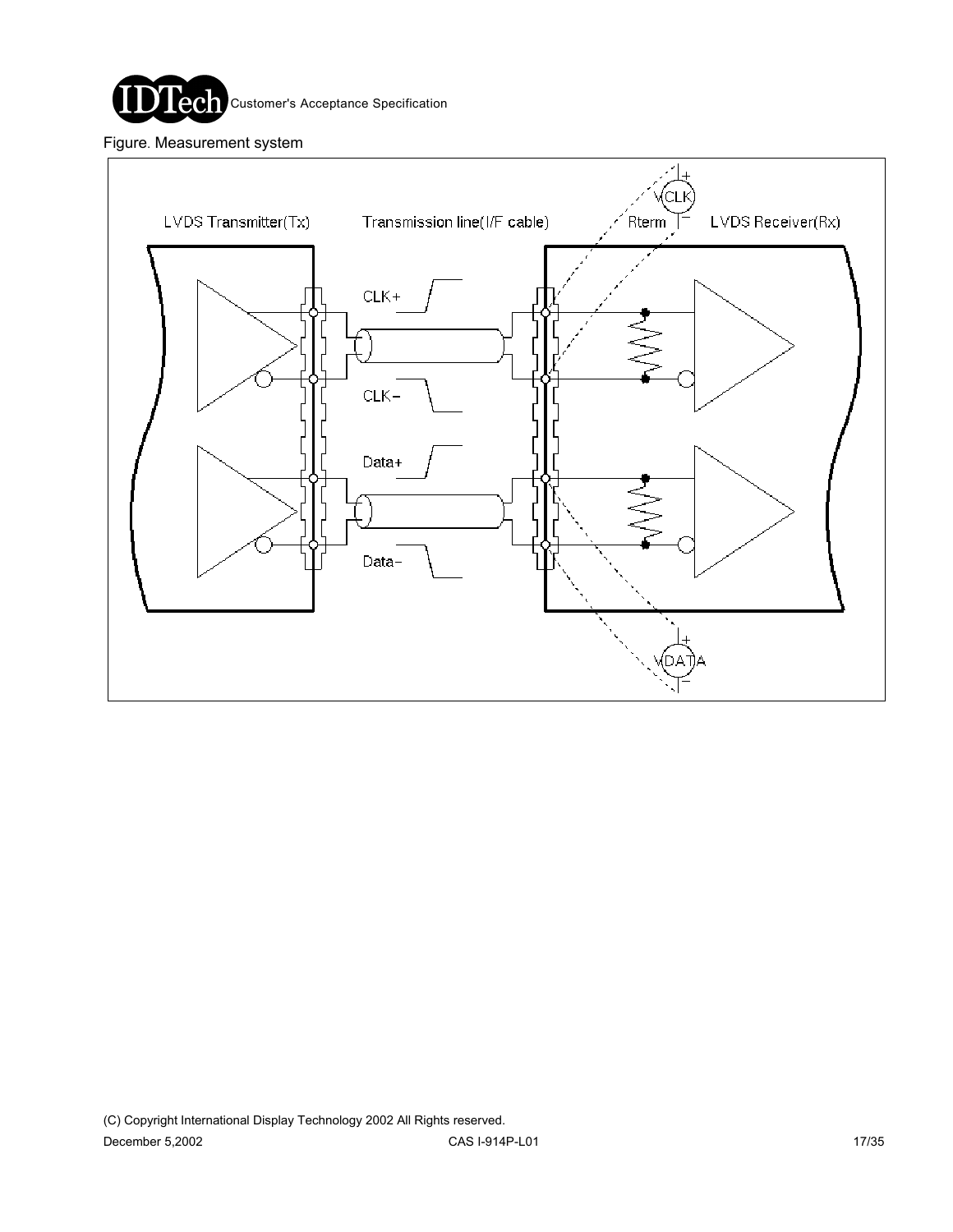

#### Table. Switching Characteristics

| <b>Parameter</b>              | Symbol | Min    | Typ  | Max    | Unit       | <b>Conditions</b>                   |
|-------------------------------|--------|--------|------|--------|------------|-------------------------------------|
| <b>Clock Frequency</b>        | fc     | 53.0   | 81.0 | 83.0   | <b>MHz</b> |                                     |
| Cycle Time                    | tc     | 12.0   | 12.3 | 18.9   | ns         |                                     |
| Data Setup Time(Note 1)       | Tsu    | 500    |      |        | ps         | $fc = 81 MHz$ , $tCCJ < 50 ps$ ,    |
| Data Hold Time(Note 2)        | Thd    | 500    |      |        | ps         | Vth-Vtl = $200mV$ ,                 |
|                               |        |        |      |        |            | Vcm = $1.2V$ , $\triangle V$ cm = 0 |
| Cycle-to-cycle jitter(Note 3) | tCCJ   | $-150$ |      | $+150$ | <b>DS</b>  | $fc = 81 MHz$                       |
| Cycle Modulation Rate(Note 4) | tCJavg |        |      | 20     | ps/clk     | $fc = 81 MHz$                       |

**Note 1:** All values are at VDD=3.3V, Ta=25 degree C.

**Note 2:** See figure "Timing Definition" and "Timing Definition(detail A)" for definition.

**Note 3:** Jitter is the magnitude of the change in input clock period.

**Note 4:** This specification defines maximum average cycle modulation rate in peak-to-peak transition within any 100 clock cycles.

 This specification is applied only if input clock peak jitter within any 100 clock cycles is greater than 300ps.

#### Figure. Timing Definition (Even)

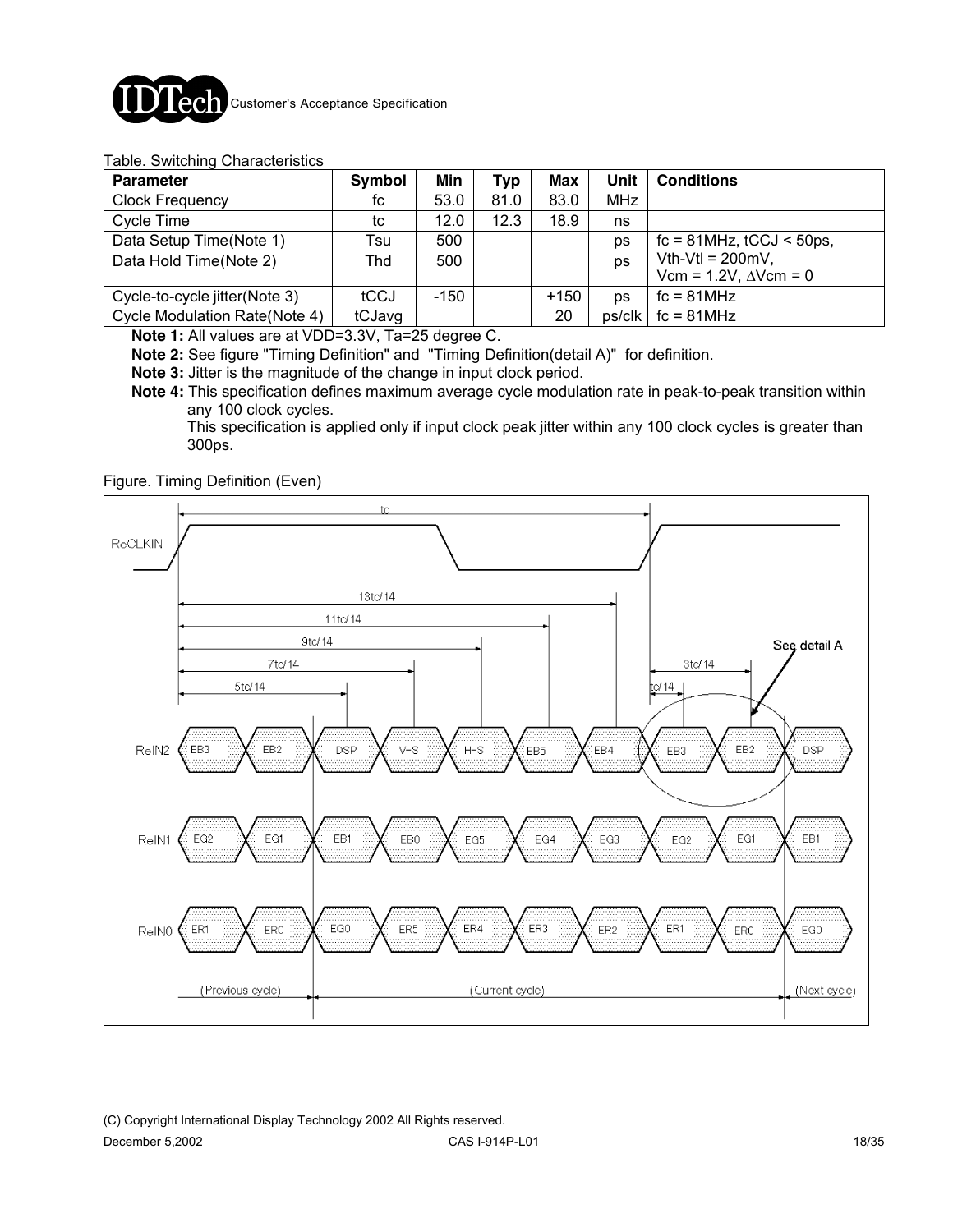

Figure. Timing Definition (Odd)

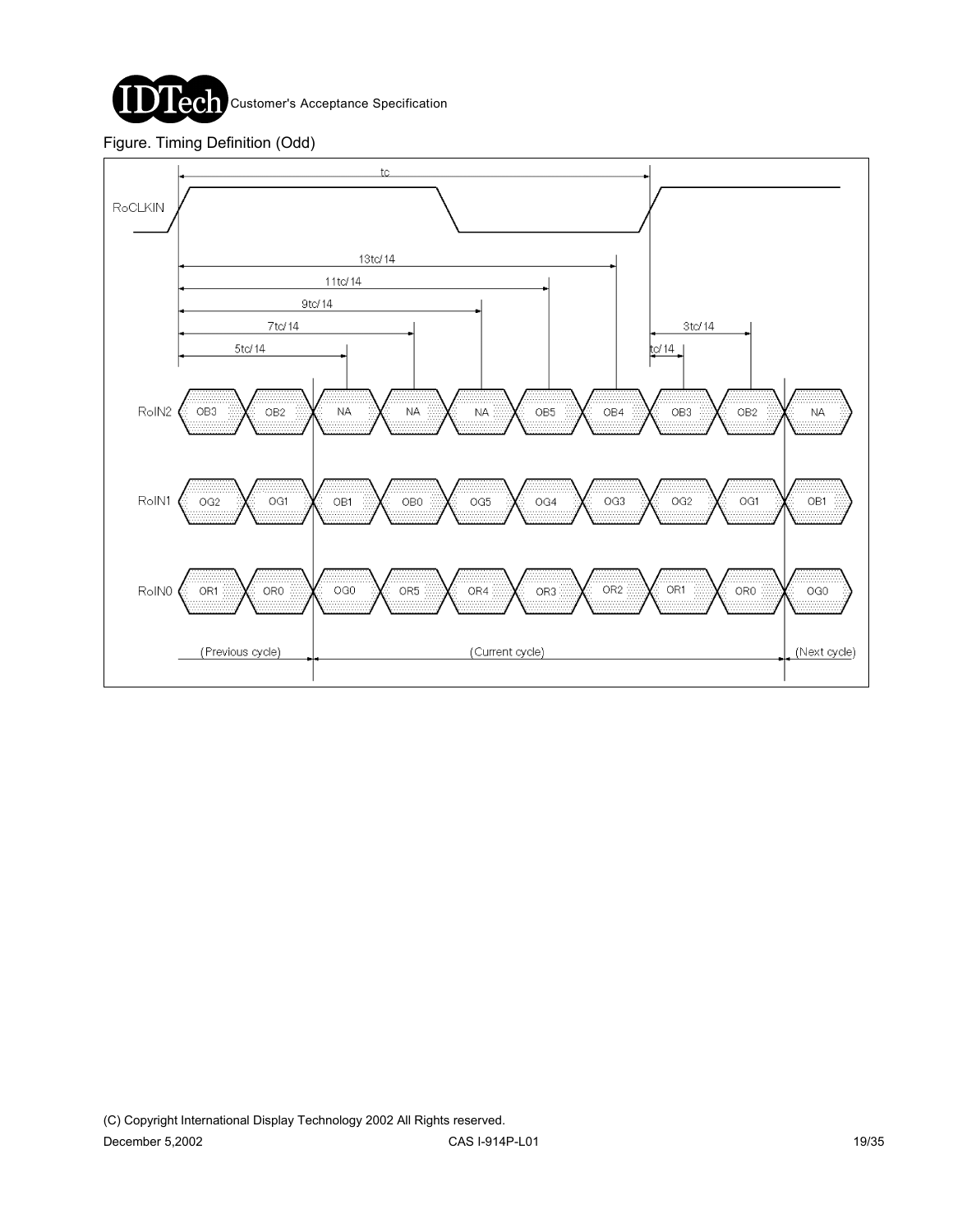

Figure. Timing Definition(detail A)



**Note:** Tsu and Thd are internal data sampling window of receiver. Trskm is the system skew margin; i.e., the sum of cable skew, source clock jitter, and other inter-symbol interference, shall be less than Trskm.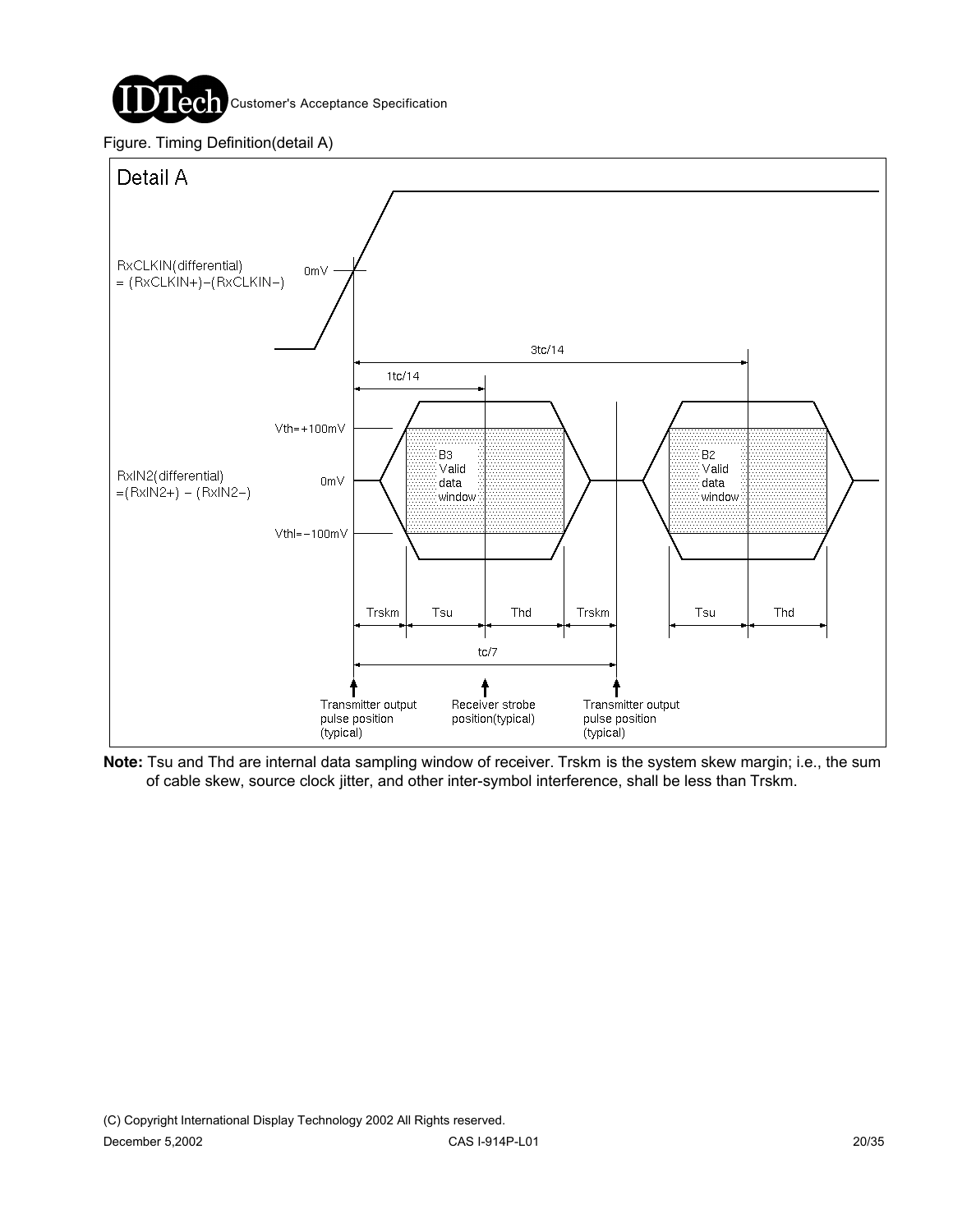

### **5.4.2 LVDS Receiver Internal Circuit**



Below figure shows the internal block diagram of the LVDS receiver.

#### **5.4.3 Recommended Guidelines for Motherboard PCB Design and Cable Selection**

Following the suggestions below will help to achieve optimal results.

- ! Use controlled impedance media for LVDS signals. They should have a matched differential impedance of 100ohm.
- ! Match electrical lengths between traces to minimize signal skew.
- Isolate TTL signals from LVDS signals.
- ! For cables, twisted pair, twinax, or flex circuit with close coupled differential traces are recommended.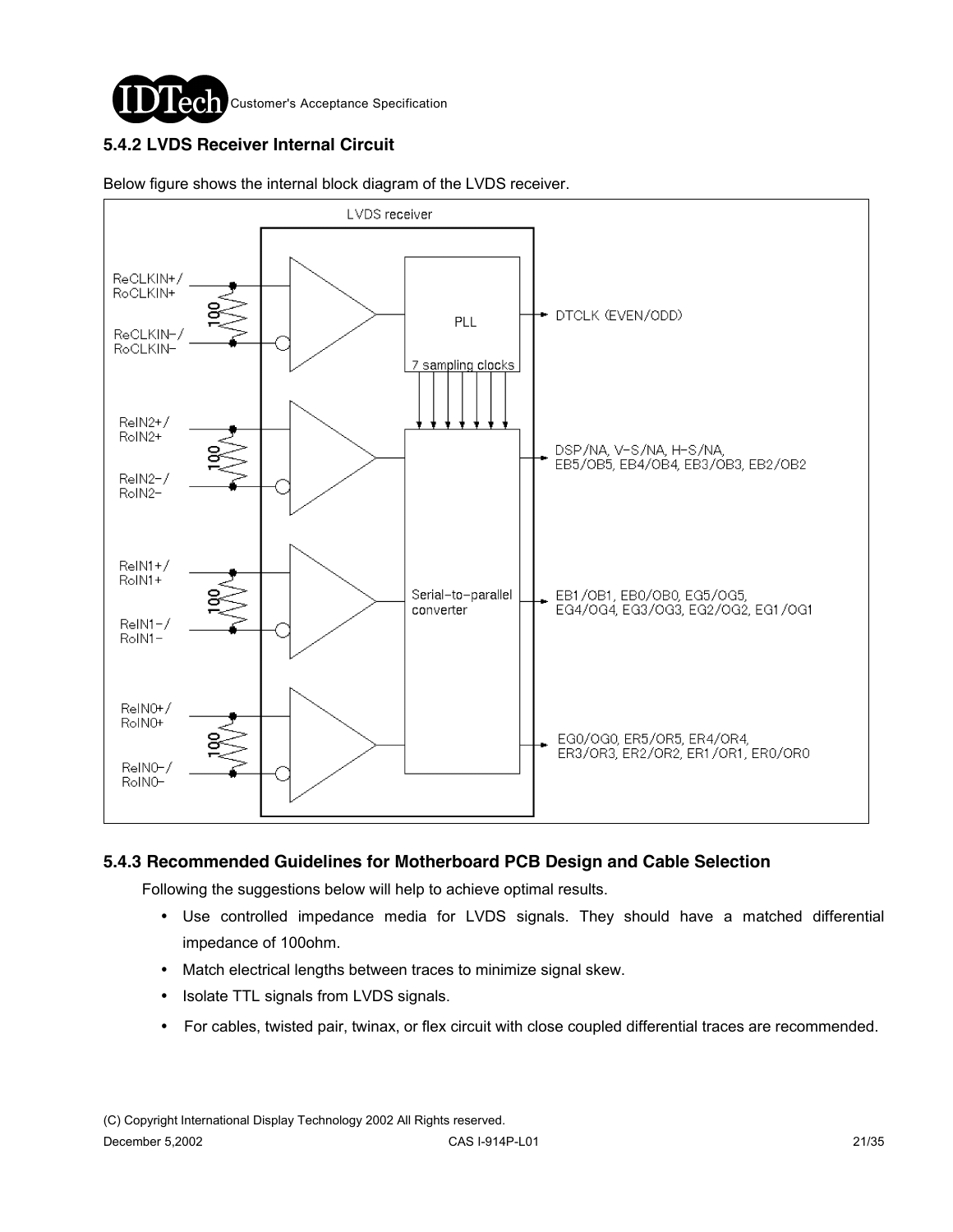

## **5.5 Signal for Lamp Connector**

| Pin # | <b>Signal Name</b> |
|-------|--------------------|
|       | Lamp High Voltage  |
|       | Lamp Low Voltage   |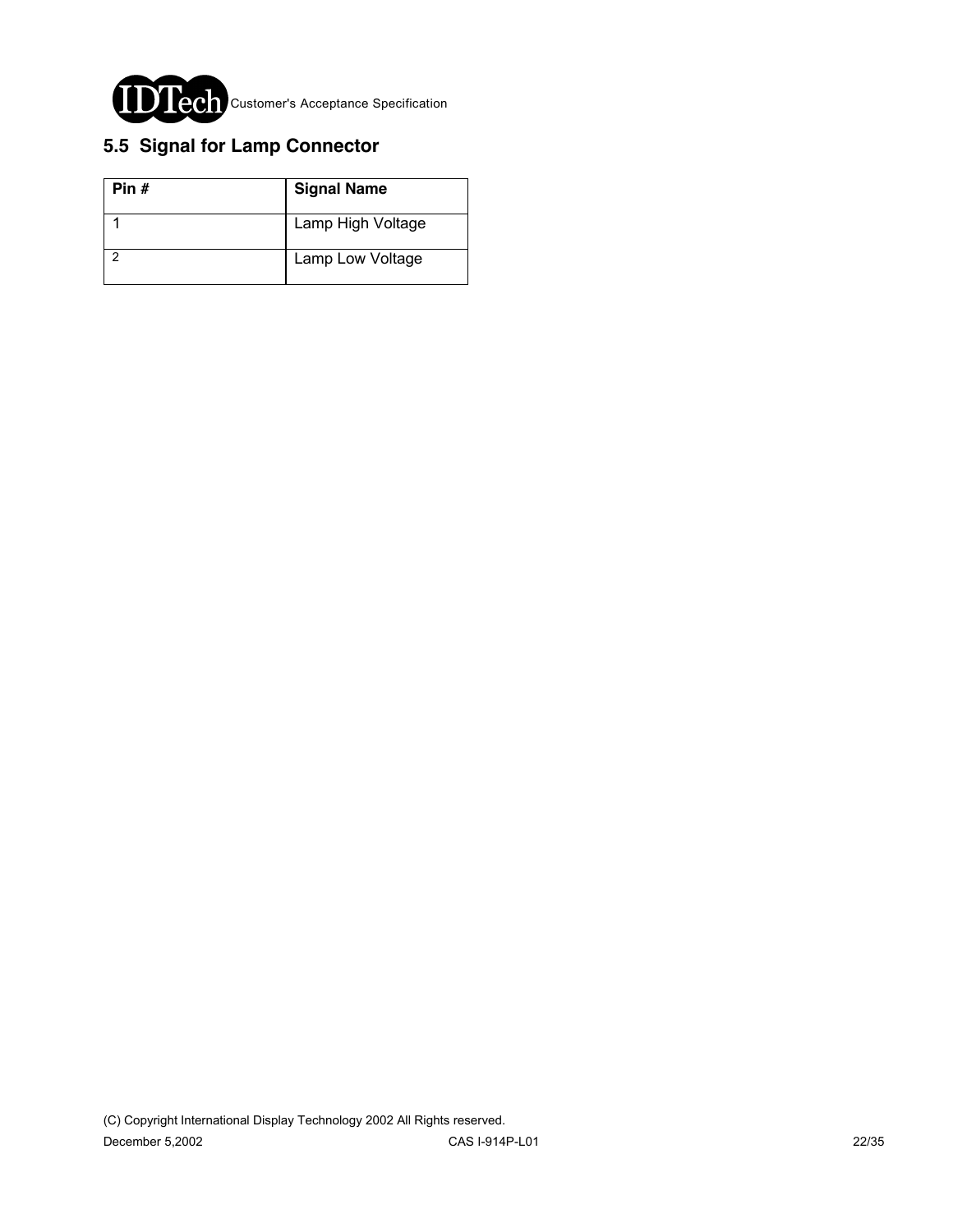

# **6.0 Pixel format image**

Following figure shows the relationship of the input signals and LCD pixel format image. Even and odd pair of RGB data are sampled at a time.

|             | Even<br>$\bf{0}$ | Odd<br>1                | Even<br>1598                 | Odd<br>1599                 |
|-------------|------------------|-------------------------|------------------------------|-----------------------------|
| 1st Line    | R<br> G  B       | $\mathsf{R}$<br>lв<br>G | $\mathsf{R}$<br>G.<br>$\,$ B | B<br>R<br>$\vert$ G $\vert$ |
|             |                  |                         |                              |                             |
|             |                  |                         |                              |                             |
|             |                  |                         |                              |                             |
|             |                  |                         |                              |                             |
| 1200th Line | R G B            | G   B<br>R              | G B<br>$\mathsf{R}$          | G   B<br>R                  |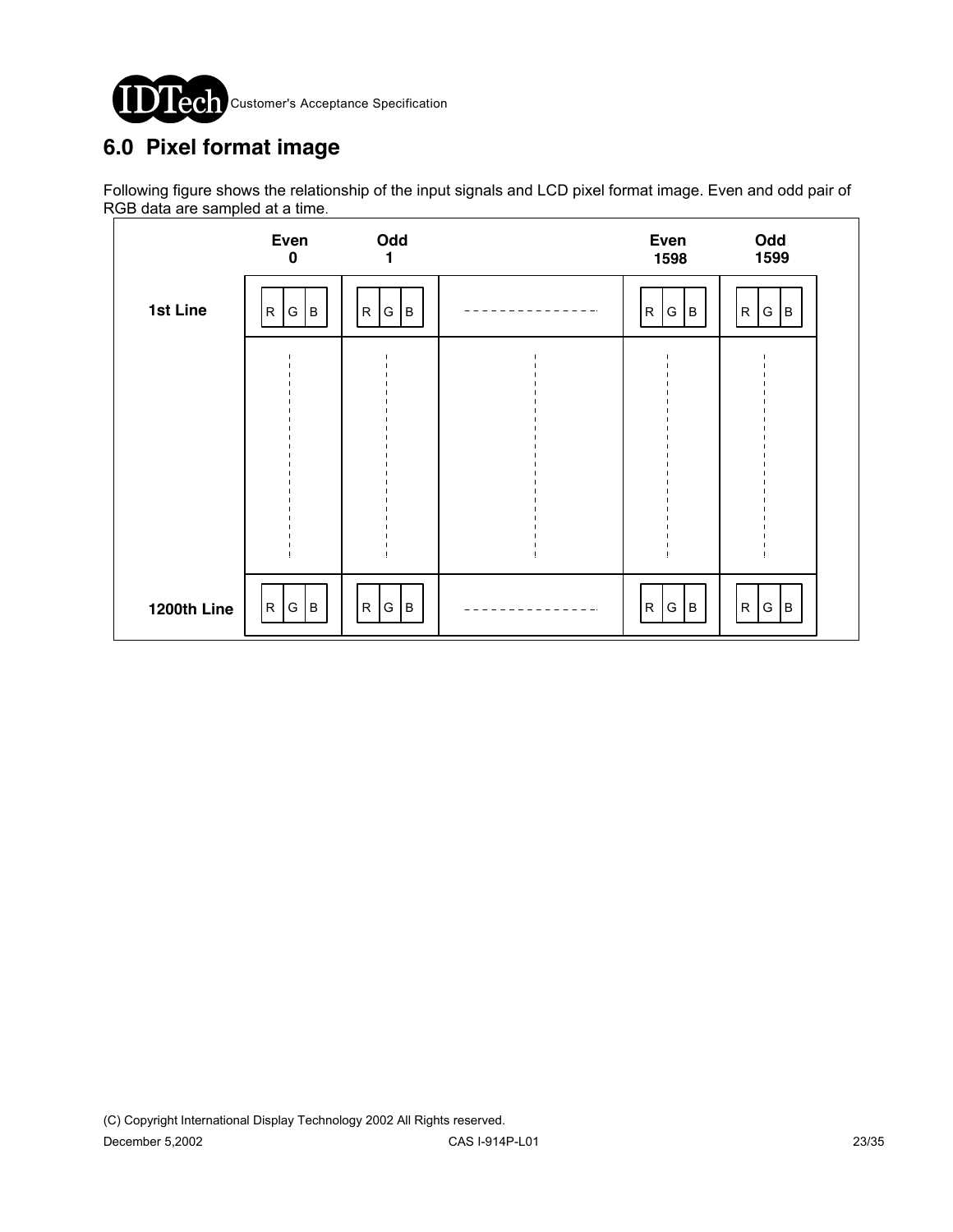

# **7.0 Parameter guide line for CFL Inverter**

| <b>PARAMETER</b>               | <b>MIN</b>                   | <b>DP-1</b> | <b>MAX</b>               | <b>UNITS</b>      | <b>CONDITION</b>             |
|--------------------------------|------------------------------|-------------|--------------------------|-------------------|------------------------------|
| White Luminance                | $\qquad \qquad \blacksquare$ | 200         | $\overline{\phantom{a}}$ | cd/m <sup>2</sup> | $(Ta=25 deg.C)$              |
| CFL current(ICFL)              | 3.0                          | 7.65        | 8.0                      | mArms             | $(Ta=25 deg.C)$              |
| CFL Frequency(FCFL)            | 40                           |             | 60                       | <b>KHz</b>        | $(Ta=25 \deg.C)$<br>(Note 1) |
| CFL Ignition Voltage(Vs)       | 1,500                        |             |                          | Vrms              | $(Ta= 0 deg.C)$<br>(Note 3)  |
| CFL Voltage (Reference) (VCFL) |                              | 590         | $\overline{\phantom{a}}$ | Vrms              | $(Ta=25 \deg.C)$<br>(Note 2) |
| CFL Power consumption(PCFL)    |                              | 4.5         | 5.0                      | W                 | $(Ta=25 \deg.C)$<br>(Note 2) |

**Note 1:** CFL discharge frequency should be carefully determined to avoid interference between inverter and TFT LCD.

**Note 2:** Calculated value for reference (ICFL x VCFL = PCFL).

**Note 3:** CFL inverter should be able to give out a power that has a generating capacity of over 1,500 voltage. Lamp units need 1,500 voltage minimum for ignition.

**Note 4:** DP-1(Design Point-1) is recommended Design Point.

\*1 All of characteristics listed are measured under the condition using the Test inverter.

 \*2 In case of using an inverter other than listed, it is recommended to check the inverter carefully. Sometimes, interfering noise stripes appear on the screen, and substandard luminance or flicker at low power may happen.

 \*3 In designing an inverter, it is suggested to check safety circuit very carefully. Impedance of CFL, for instance, becomes more than 1 [M ohm] when CFL is damaged.

 \*4 Generally, CFL has some amount of delay time after applying kick-off voltage. It is recommended to keep on applying kick-off voltage for 1 [Sec] until discharge.

 \*5 Reducing CFL current increases CFL discharge voltage and generally increases CFL discharge frequency. So all the parameters of an inverter should be carefully designed so as not to produce too much leakage current from high-voltage output of the inverter.

\*6 It should be employed the inverter which has 'Duty Dimming', if ICFL is less than 4[mA].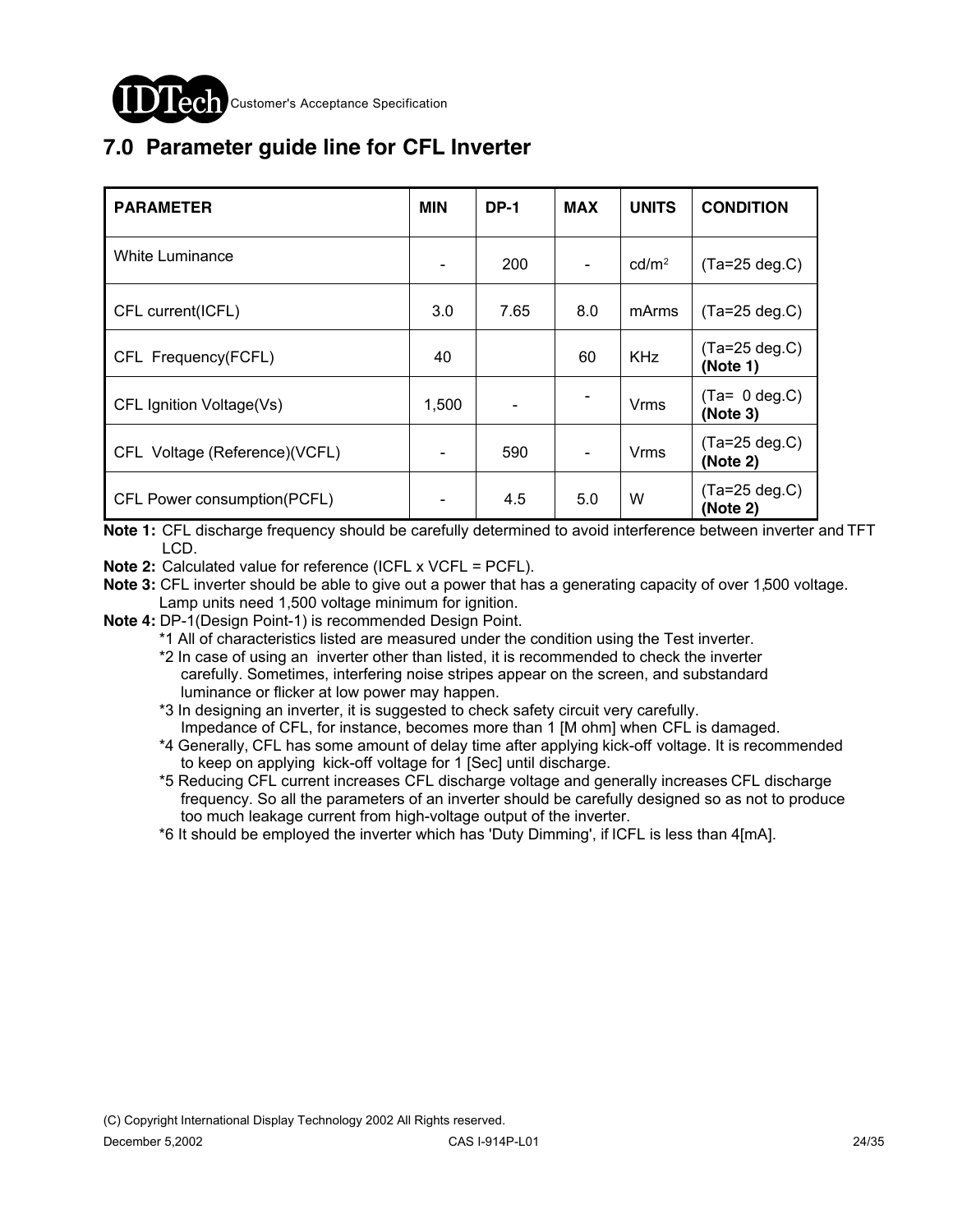

The following chart is Luminance versus Lamp Power for your reference.

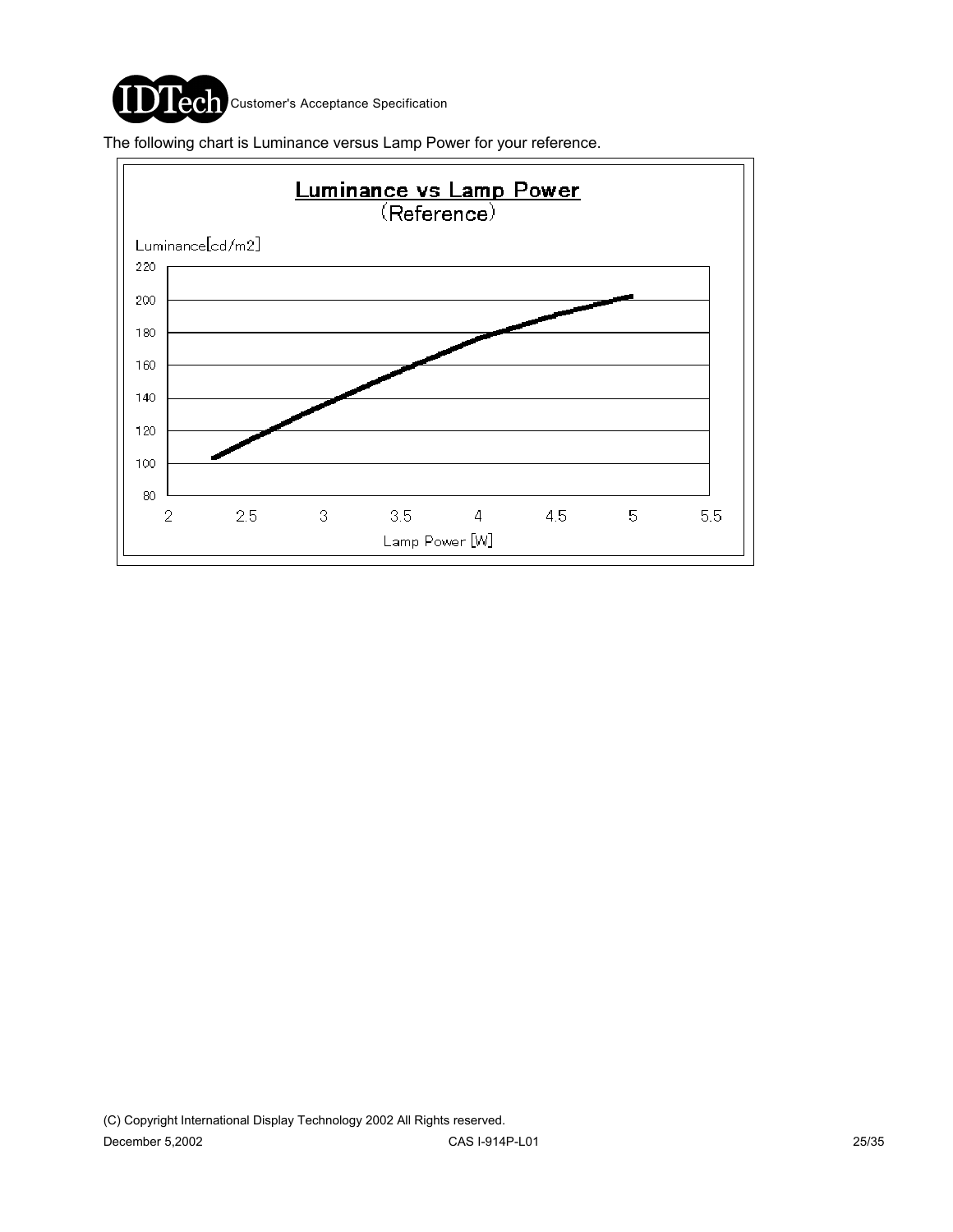

# **8.0 Interface Timings**

Basically, interface timings described here is not actual input timing of LCD module but output timing of SN75LVDS86(Texas Instruments) or equivalent.

### **8.1 Timing Characteristics**

| Signal       | Item                  | Symbol     | MIN.           | TYP.  | MAX.                     | Unit    |
|--------------|-----------------------|------------|----------------|-------|--------------------------|---------|
| <b>DTCLK</b> | Freqency              | Fdck       | 53.0           | 81.0  | 83.0                     | [MHz]   |
|              |                       | <b>Tck</b> | 12.0           | 12.3  | 18.9                     | [ns]    |
| +V-Sync      | <b>Frame Rate</b>     | <b>Fv</b>  |                | 60.0  |                          | [Hz]    |
|              |                       | Tv         |                | 16.67 | L,                       | [ms]    |
|              |                       | Nv         | 1208           | 1250  | 2046                     | [lines] |
|              | <b>V-Active Level</b> | Tva        | 13.33          | 40.0  | 839.8                    | [us]    |
|              |                       | Nva        | 1              | 3     | 63                       | [lines] |
|              | V-Back Porch          | <b>Nvb</b> | $6\phantom{1}$ | 46    | 125                      | [lines] |
|              | V-Front Porch         | Nvf        | 1              | 1     | 125                      | [lines] |
| +DSPTMG      | V-Line                | m          |                | 1200  |                          | [lines] |
| +H-Sync      | Scan Rate             | Fh         |                | 75.0  | $\overline{\phantom{0}}$ | [KHz]   |
|              |                       | Th         |                | 13.33 | $\overline{a}$           | [us]    |
|              |                       | Nh         | 1024           | 1080  | 2046                     | [Tck]   |
|              | <b>H-Active Level</b> | Tha        |                | 1.185 |                          | [us]    |
|              |                       | Tha        | $\bf 8$        | 96    | 255                      | [Tck]   |
|              | H-Back Porch          | Thb        | 8              | 152   | 511                      | [Tck]   |
|              | H-Front Porch         | Thf        | $\bf 8$        | 32    |                          | [Tck]   |
| +DSPTMG      | Display               | Thd        |                | 9.877 |                          | [us]    |
| +DATA        | Data Even/Odd         | n          |                | 1600  |                          | [dots]  |

**Note:** Both positive Hsync and positive Vsync polarity is recommended.

Disp Timing Period (Th, Nh) must be constant by each every line.

If Disp timing are not constant due to Spread Spectrum, the following expression has to be satisfied.

DeltaDT x Tvblk < 300 [Tck]

DTmax: Disp Timing Period MAX [Tck] DTmin : Disp Timing Period MIN [Tck] DeltaDT = DTmax - DTmin Tvblk : V Blanking [lines] Tck : DTCLK

 When there are invalid timing, Display appears black pattern. Synchronous Signal Defects and enter Auto Refresh for LCD Module protection Mode.

(C) Copyright International Display Technology 2002 All Rights reserved.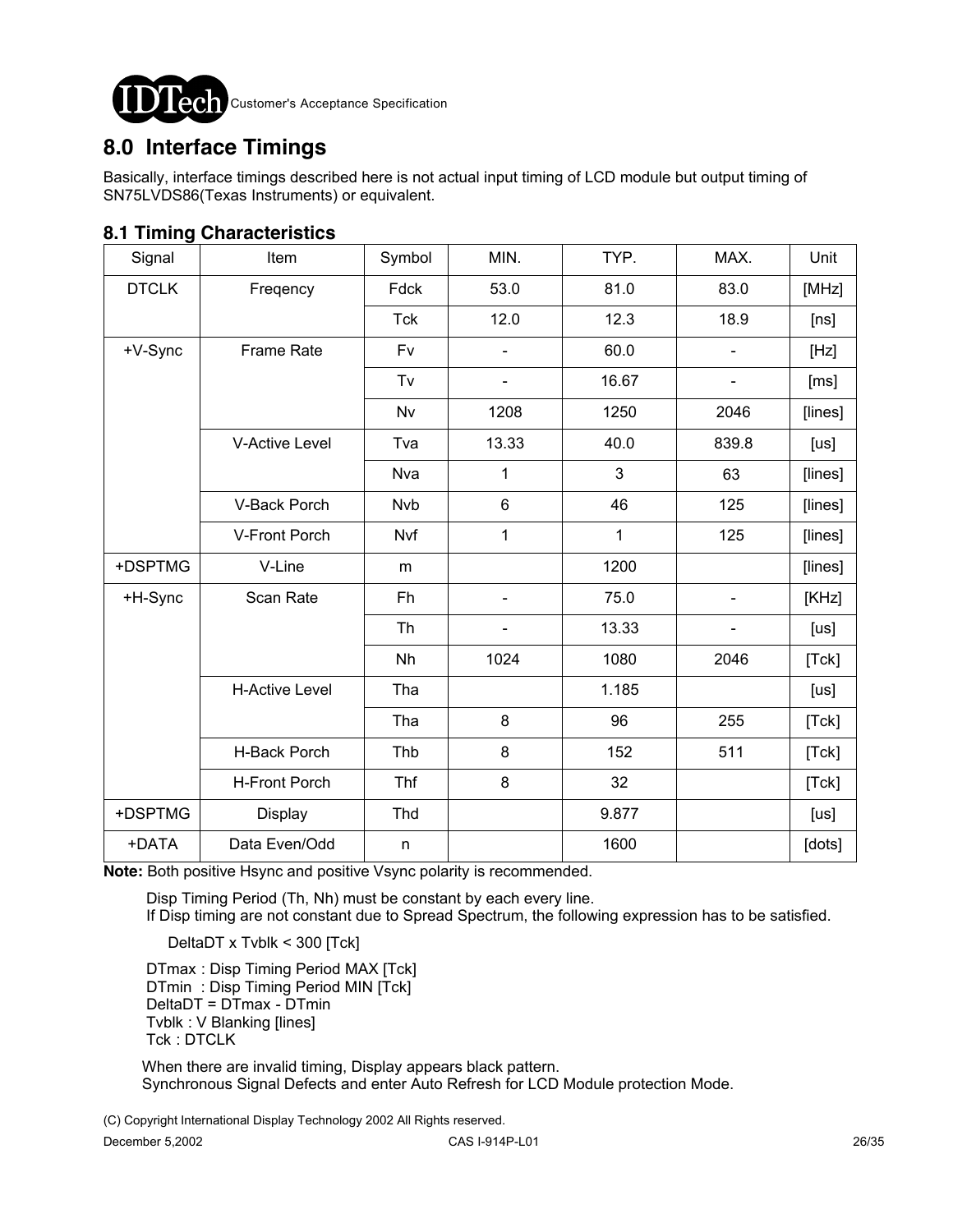

### **8.2 Timing Definition**

#### **Vertical Timing**

| Support mode                                     | Tvblk<br>Vertical<br><b>Blanking</b> | m<br><b>Active Field</b>  | <b>Tvf VSYNC</b><br>Front Porch   | Tv.Nv<br><b>Frame</b><br>Time | Tva<br><b>VSYNC</b><br>Width | Tyb<br><b>VSYNC</b><br><b>Back Porch</b> |
|--------------------------------------------------|--------------------------------------|---------------------------|-----------------------------------|-------------------------------|------------------------------|------------------------------------------|
| 1600 x 1200 at 60Hz<br>(H line rate : $13.3$ us) | $0.667$ ms<br>(50 lines)             | 16,000 ms<br>(1200 lines) | $0.013 \text{ ms}$<br>line)<br>11 | 16.667 ms<br>(1250 lines)     | $0.040$ ms<br>$(3$ lines)    | $0.613 \text{ ms}$<br>$(46$ lines)       |



#### **Horizontal Timing**

| Support mode                                           | Thblk<br>Horizontal<br><b>Blanking</b> | Thd<br><b>Active Field</b> | Thf<br><b>HSYNC</b><br>Front Porch | Th.Nh<br>H Line<br>Time    | Tha<br><b>HSYNC</b><br>Width | Thb<br><b>HSYNC</b><br><b>Back Porch</b> |
|--------------------------------------------------------|----------------------------------------|----------------------------|------------------------------------|----------------------------|------------------------------|------------------------------------------|
| 1600 x 1200<br>Dotclock: 162.000<br>MHz (81.000MHz x2) | 3.457 us<br>$(560$ dots)               | 9.877 us<br>(1600 dots)    | $0.395$ us<br>$(64$ dots)          | 13.333 us<br>$(2160$ dots) | 1.185 us<br>(192 dots)       | 1.877 us<br>$(304$ dots)                 |



(C) Copyright International Display Technology 2002 All Rights reserved. December 5,2002 CAS I-914P-L01 27/35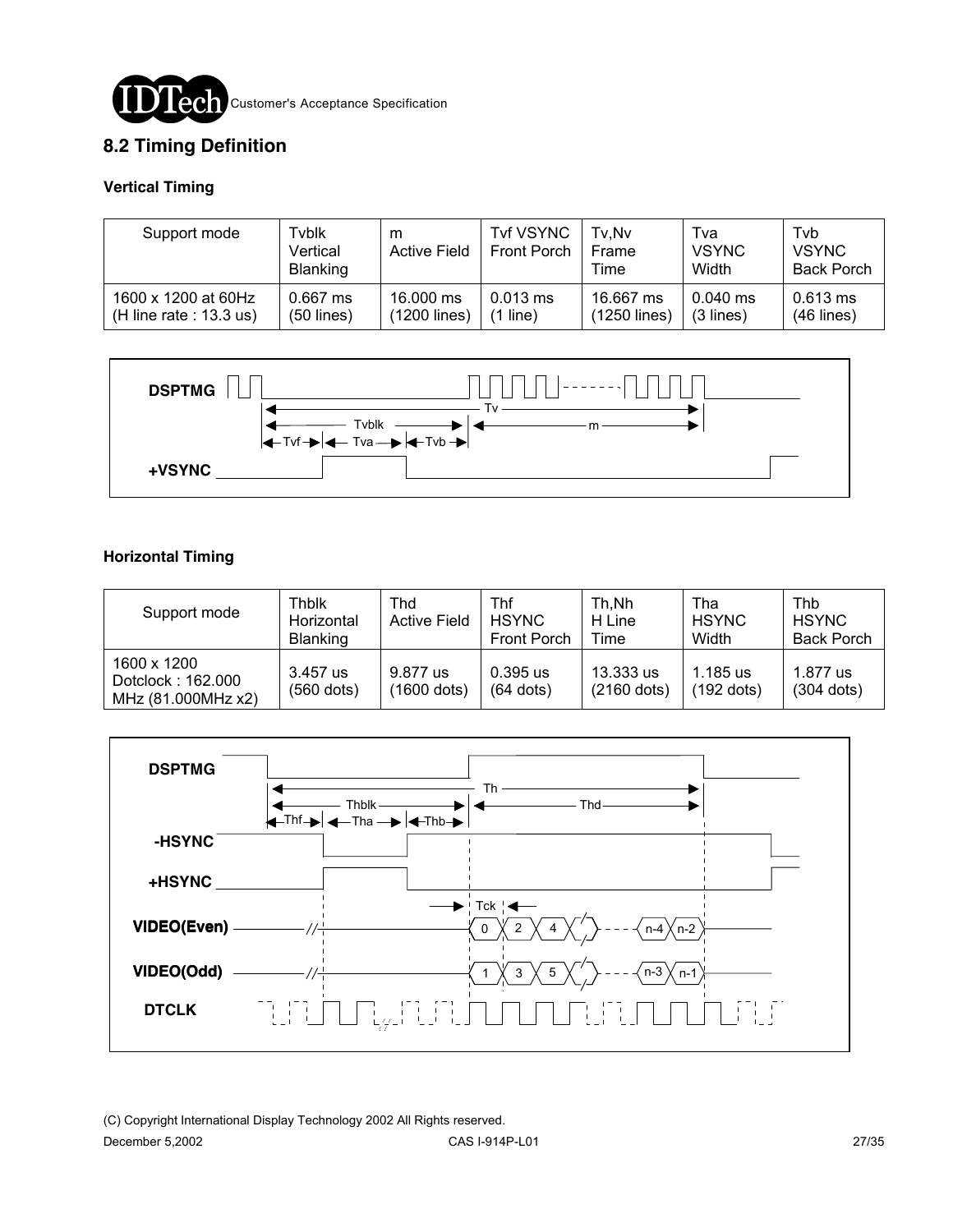

# **9.0 Power Consumption**

Input power specifications are as follows;

| <b>SYMBOL</b> | <b>PARAMETER</b>                            | Min | Typ | Max   | <b>UNITS</b> | <b>CONDITION</b>                 |
|---------------|---------------------------------------------|-----|-----|-------|--------------|----------------------------------|
| <b>VDD</b>    | Logic/LCD Drive<br>Voltage                  | 3.0 | 3.3 | 3.6   | $\vee$       | Load Capacitance<br>68uF         |
| <b>PDD</b>    | <b>VDD Power</b>                            |     |     | 3.8   | W            | <b>MAX Pattern</b><br>$VDD=3.6V$ |
| <b>PDD</b>    | <b>VDD Power</b>                            |     | 2.9 |       | W            | All White Pattern<br>$VDD=3.3V$  |
| <b>IDD</b>    | <b>VDD Current</b>                          |     |     | 1,250 | mA           | <b>MAX Pattern</b><br>$VDD=3.0V$ |
| <b>IDD</b>    | <b>VDD Current</b>                          |     | 880 |       | mA           | All White Pattern<br>$VDD=3.3V$  |
| VDDrp         | Allowable Logic/LCD<br>Drive Ripple Voltage |     |     | 100   | $mVp-p$      |                                  |
| <b>VDDns</b>  | Allowable Logic/LCD<br>Drive Ripple Noise   |     |     | 100   | $mVp-p$      |                                  |

**Note :** Max Pattern: Sub-pixel checker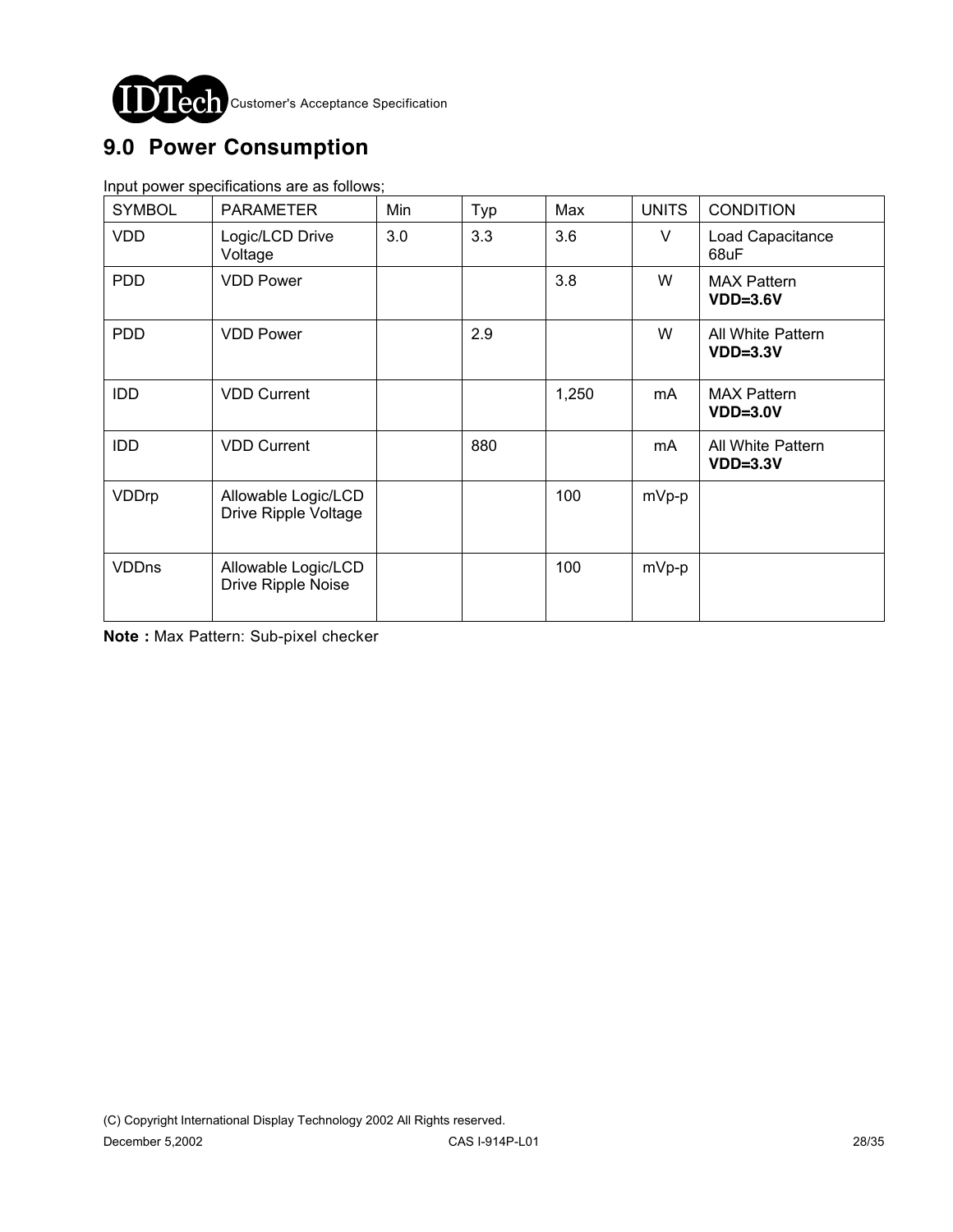

# **10.0 Power ON/OFF Sequence**

VDD power and lamp on/off sequence is as follows. Interface signals are also shown in the chart. Signals from any system shall be Hi-Z state or low level when VDD is off.

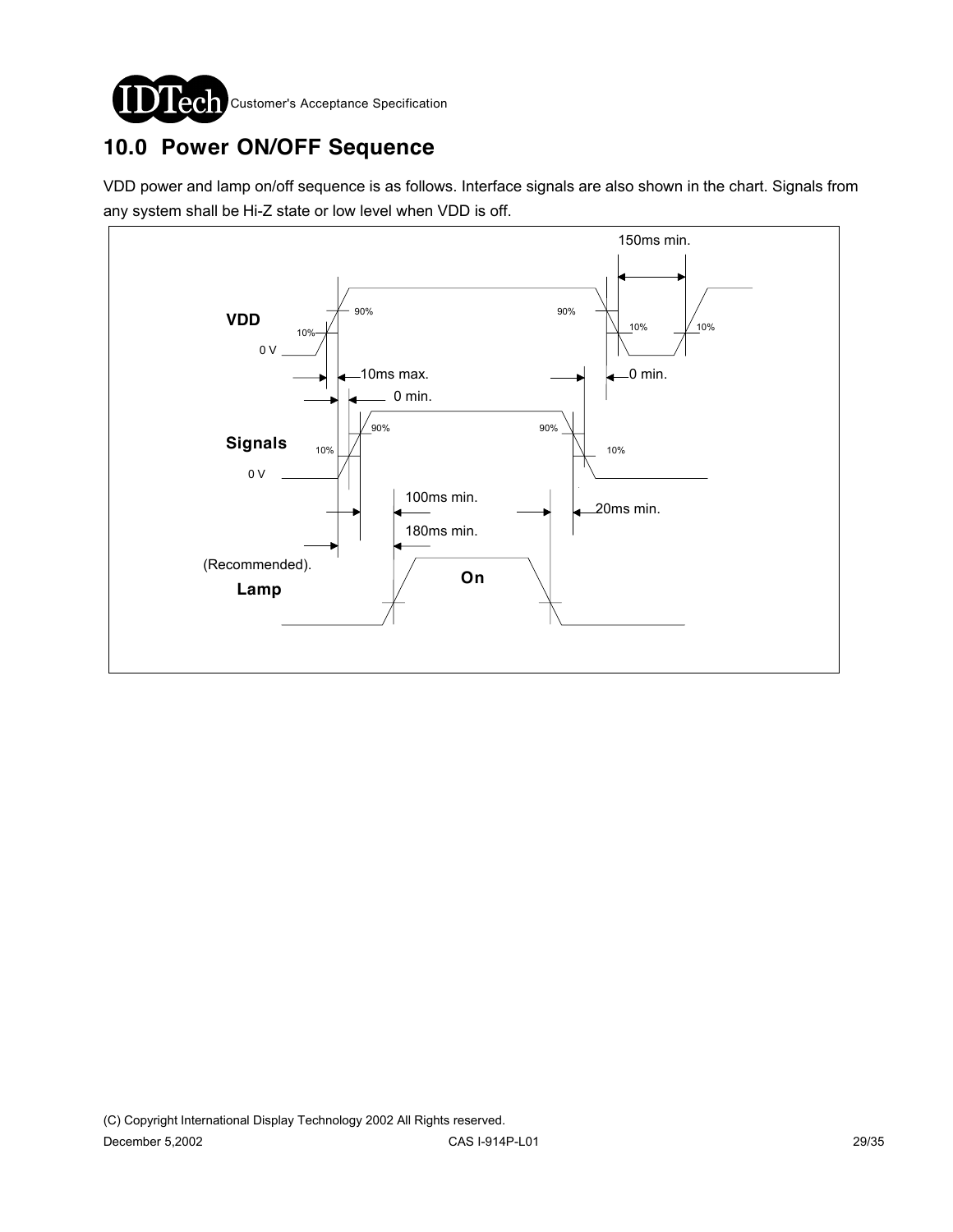



## **11.0 Mechanical Characteristics**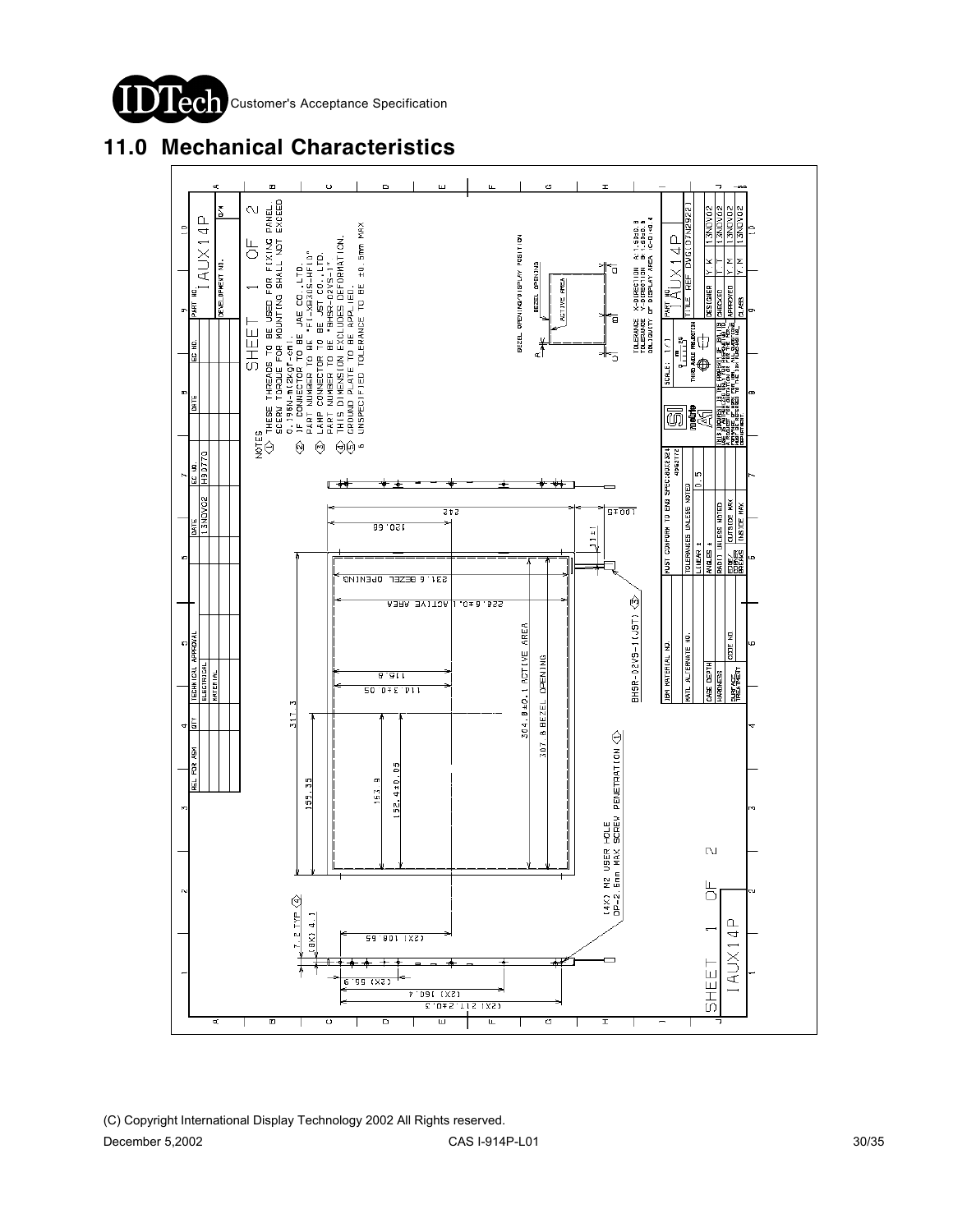



(C) Copyright International Display Technology 2002 All Rights reserved.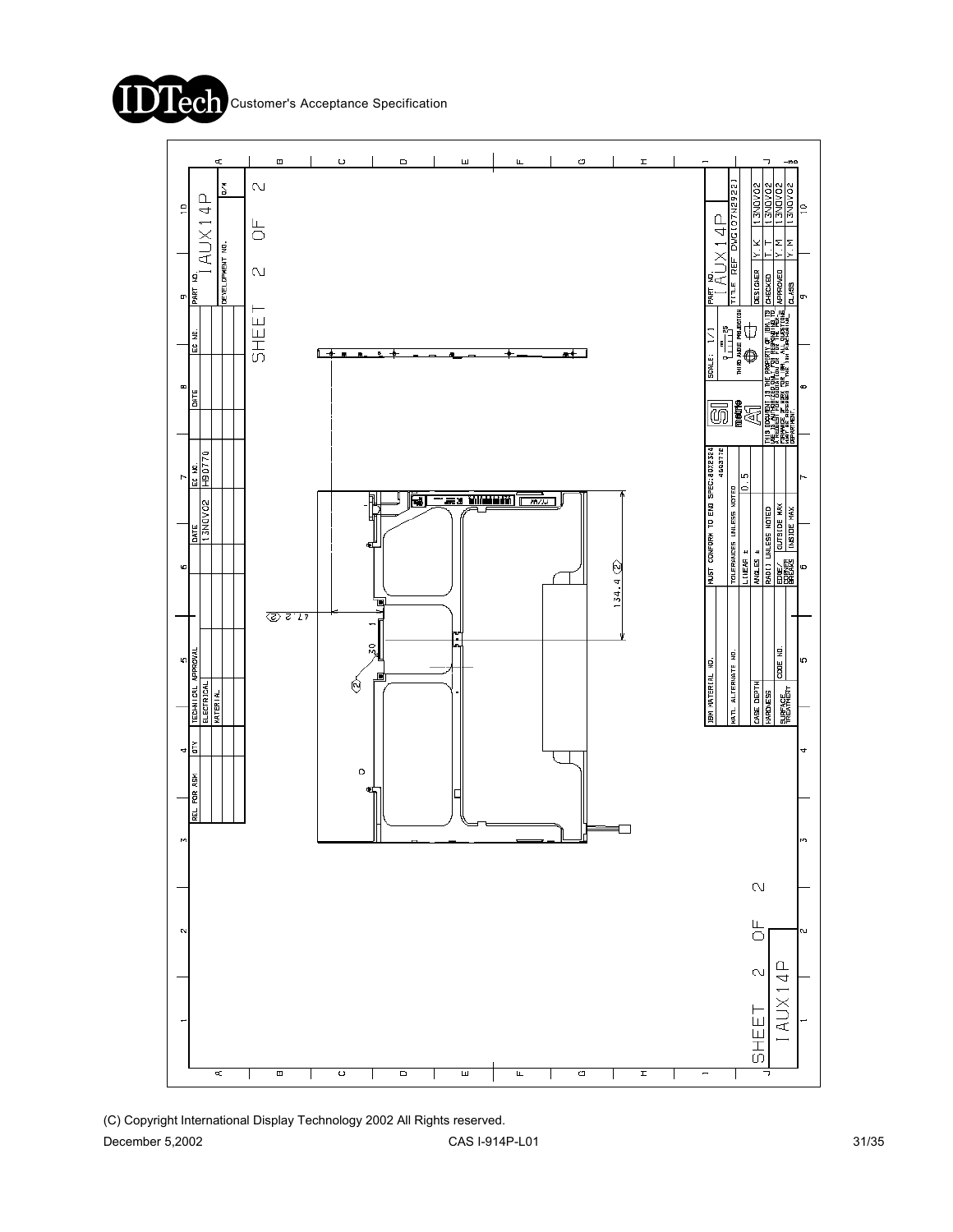

# **12.0 National Test Lab Requirement**

The display module is authorized to Apply the UL Recognized Mark.

#### **Conditions of Acceptability**

Conditions of Acceptability - When installed on the end-product, consideration shall be given to the following;

- 1. This component has been judged on he basis of he required spacings in the Standard for Safety of Information Technology Equipment, CAS/CSA C22.2 No. 60950-00 \*UL 60950, Third Edition, which are based on the IEC 60950, Third Edition, which would cover the component itself if submitted for Listing.
- 2. The unit is supplied by Limited Power Sources.
- 3. The terminals and connectors are suitable for factory wiring only.
- 4. The terminals and connectors have not been evaluated for field wiring.

5. A suitable Electrical and Fire enclosure shall be provided.

Panel back should be separated from source of fire at least 13 mm of air or solid barrier of material of Flammability Class V-1.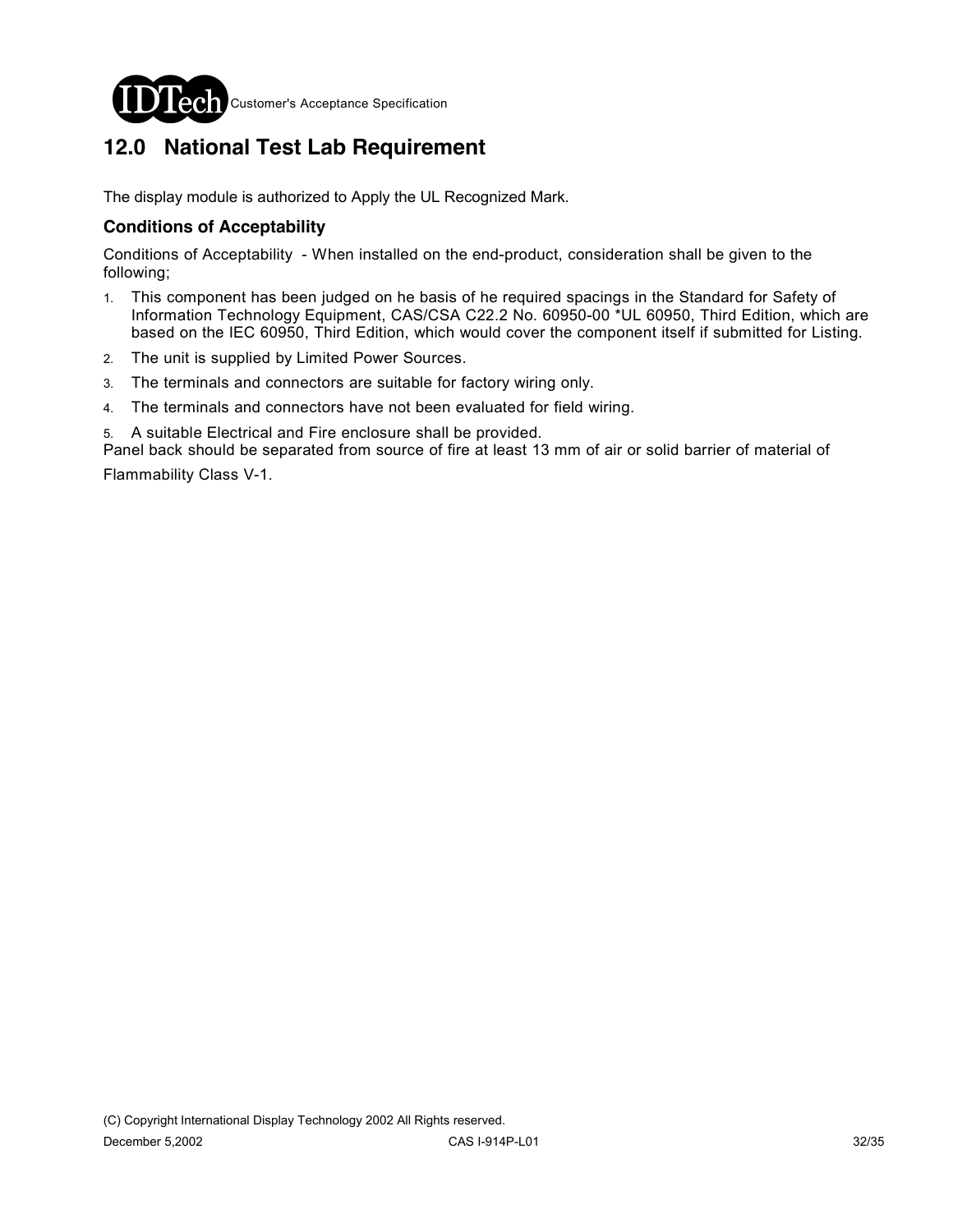

## **13.0 Packaging Specification**

The packaging of the LCD meets 75 cm drop test. The following is the drawing of the package.

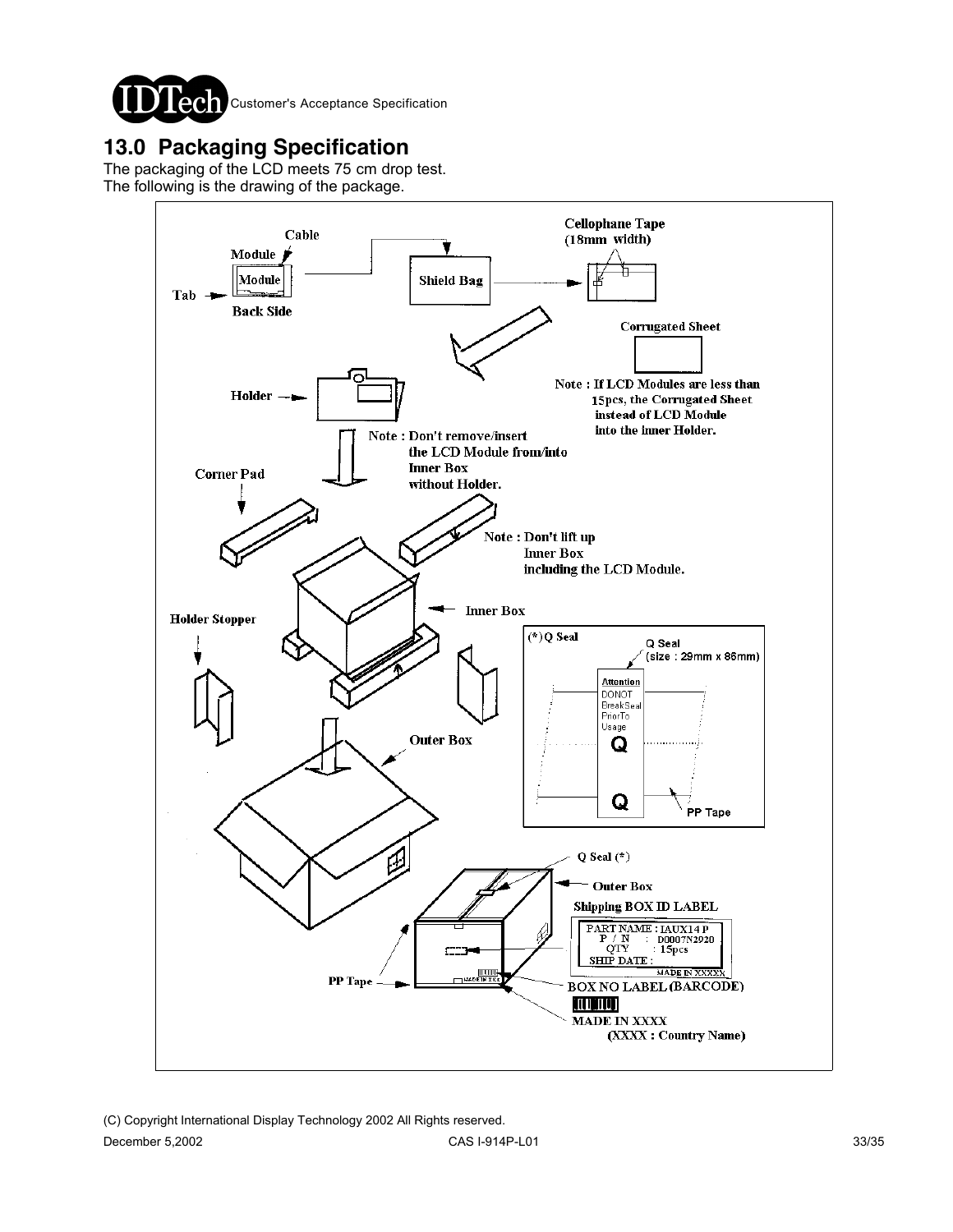

## **14.0 Label**

There are labels on the rear side of the Module.

## **Serial Number Label**



## BARCODE CHARACTER AREA



## **Date Label**

YY and WW of the Week Code stand for the Year and the Week of the Year of manufacturing of the Module respectively.